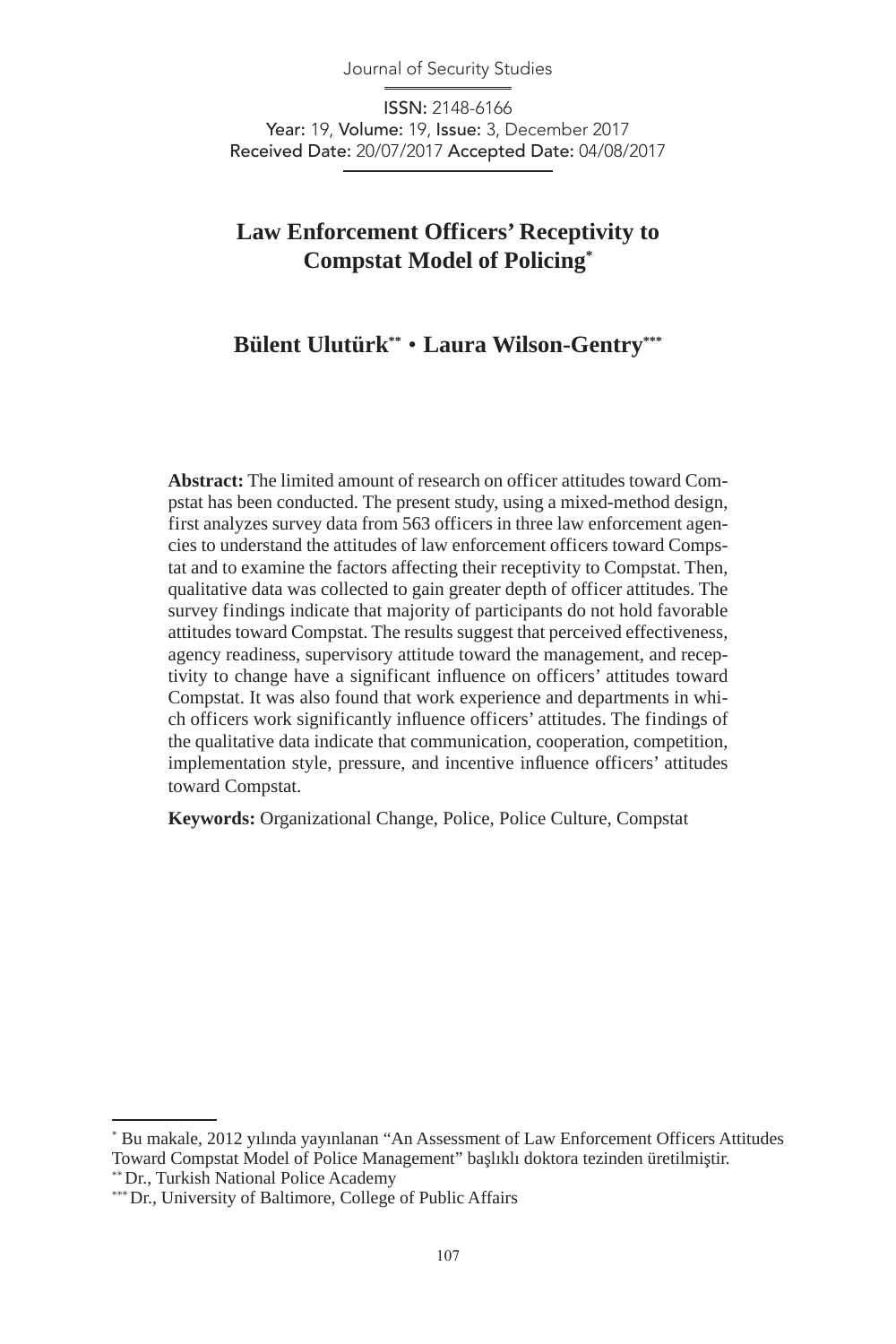Güvenlik Çalışmaları Dergisi

ISSN: 2148-6166 Yıl: 19, Cilt: 19, Sayı: 3, Aralık 2017 Makalenin Geliş Tarihi: 20/07/2017 Makalenin Kabul Tarihi: 04/08/2017

# **Kolluk Kuvvetlerinin Compstat Polislik Modeline Duyarlılığı**

# **Bülent Ulutürk** • **Laura Wilson-Gentry**

**Öz:** Polislerin Compstat'a karşı sergilediği tutum üzerine sınırlı sayıda çalışma yapılmıştır. Karma yöntem metodu kullanılarak yapılan bu çalışma, kolluk kuvvetlerinin Compstat'a olan tutumunu anlamak ve Compstat'a karşı olan hassasiyetlerini etkileyen faktörleri incelemek için üç farklı kolluk teşkilatından 563 polis ile yapılan anketlerden alınan verileri analiz eder. Daha sonra ise, memurların tutumuyla ilgili daha fazla bilgi edinebilmek için nitel veriler toplanmıştır. Anket sonuçları, katılımcıların çoğunun Compstat'a karşı olumlu bir tutuma sahip olmadığını göstermektedir. Sonuçlar; algılanan verimliliğin, kurumların istekliliğinin, yönetime karşı denetleyici tutumun ve değişime olan hassasiyetin memurların Compstat'a olan tutumuna önemli ölçüde etki ettiğini öne sürmektedir. Ayrıca, iş tecrübesinin ve çalışılan teşkilatın da polislerin tutumuna kayda değer bir etkide bulunduğu görülmüştür. Nitel araştırma sonucu elde edilen bulgular; iletişimin, işbirliğinin, rekabetin, uygulama tarzının, baskının ve teşvikin memurların Compstat'a olan tutumunu etkilediğini göstermektedir.

**Anahtar Kelimeler:** Örgütsel değişim, Polis, Polis Kültürü, Compstat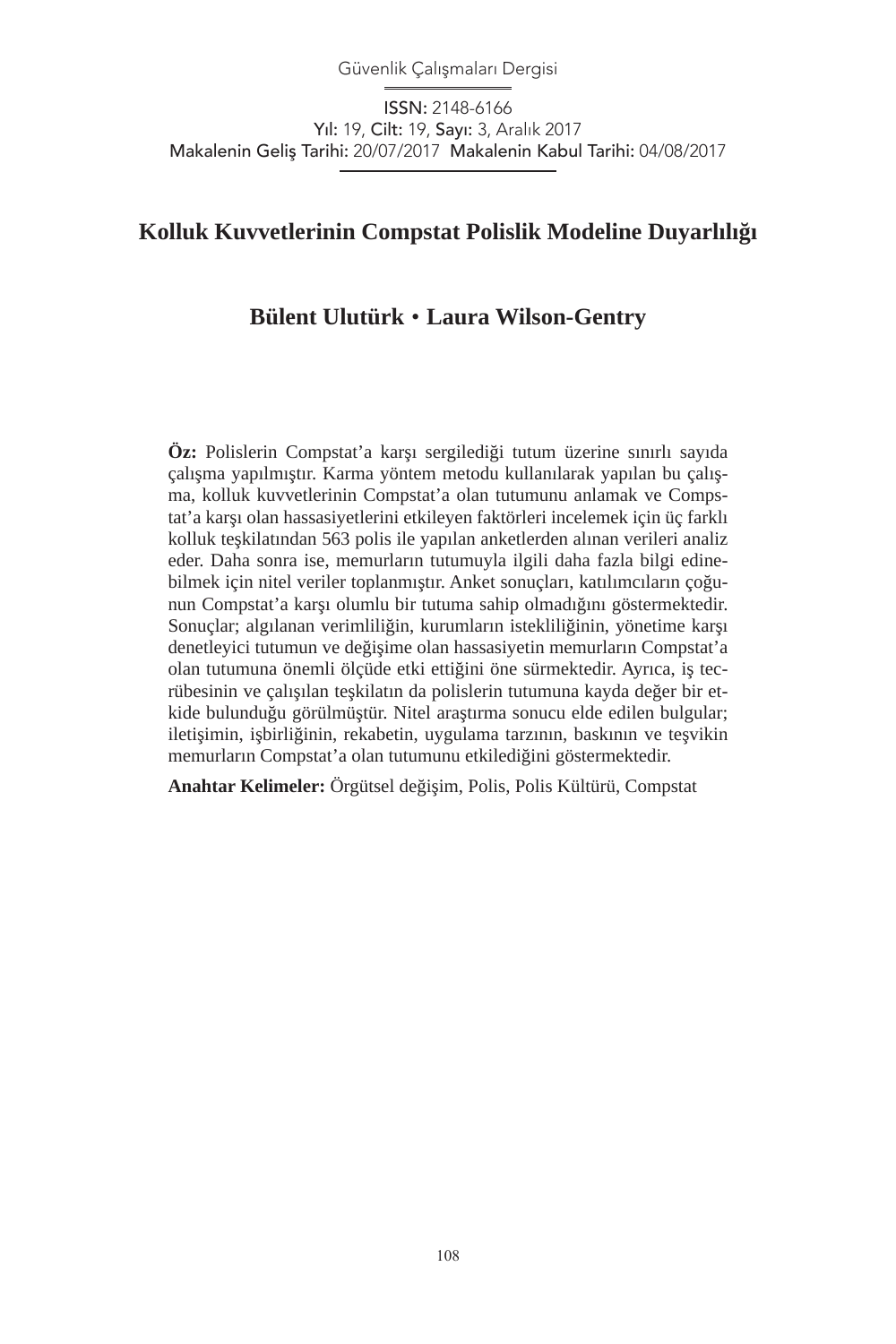#### **Introduction**

Over the past three decades, police departments have implemented various strategies to reduce crime and improve the quality of life of their citizens. During the 1990s, it was understood that traditional policing had no impact on controlling crime (Weisburd & Braga, 2006). The ineffectiveness of police strategies caused police to lose not only community support, but also their trust. In addition to police ineffectiveness during the 1980s, some external factors, such as pressure from private security, pressure from the public and innovations in technology put police under pressure to fulfill their tasks more efficiently (Mazerolle, Rombouts, & McBroom, 2007).

A number of innovative policing strategies have been sought by scholars and agencies including community policing, problem oriented policing, broken windows policing, Compstat, and hot-spot policing approaches (Weisburd & Braga, 2006). In contrast to other police innovations, Compstat focuses on the police organization rather than police strategies (Weisburd & Braga, 2006). In response to rising crime rates and the failures of traditional policing approaches (Weisburd & Braga, 2006), in 1994, the NYPD developed a police innovation, a crime control model known as Compstat (McDonald, 2002; Dabney, 2010). Compstat was developed based on the concept of crime control and quality of life improvement (Walsh, 2001; McDonald, 2002; Walsh & Vito, 2004). Furthermore, Bratton used problem solving, accountability, and the "broken windows" theory in order to develop the Compstat approach in the NYPD (Kelling & Sousa 2001). Kelling and Sousa (2001) described Compstat as "perhaps the single most important organizational/administrative innovation in policing during the latter half of the  $20<sup>th</sup>$ century" (p. 2). Compstat focuses on crime control, quality of life, empowering operational commanders, accountability, strategic management and information technology (Wash & Vito, 2004).

As noted by Silverman (1999) and O'Connell (2002), through employing modern management techniques, Bratton and his team re-engineered the NYPD's business process and organizational structure. According to Bratton (2002), former NYPD commissioner and creator of Compstat, avoiding risk and failure had become one of the characteristics of the department and personnel. The department needed key changes in management style to become efficient in providing safety to citizens. Decentralization by providing autonomy to middle level managers and holding them accountable, using technology and problem solving techniques played an important role in developing Compstat. Compstat has become an effective management model in achieving an organization's goals (Henry, 2005). Bratton used the performance-based management (PBM) system in New York City by connecting the outcomes to organizational goals and holding employees accountable (O'Connell & Straub, 2007).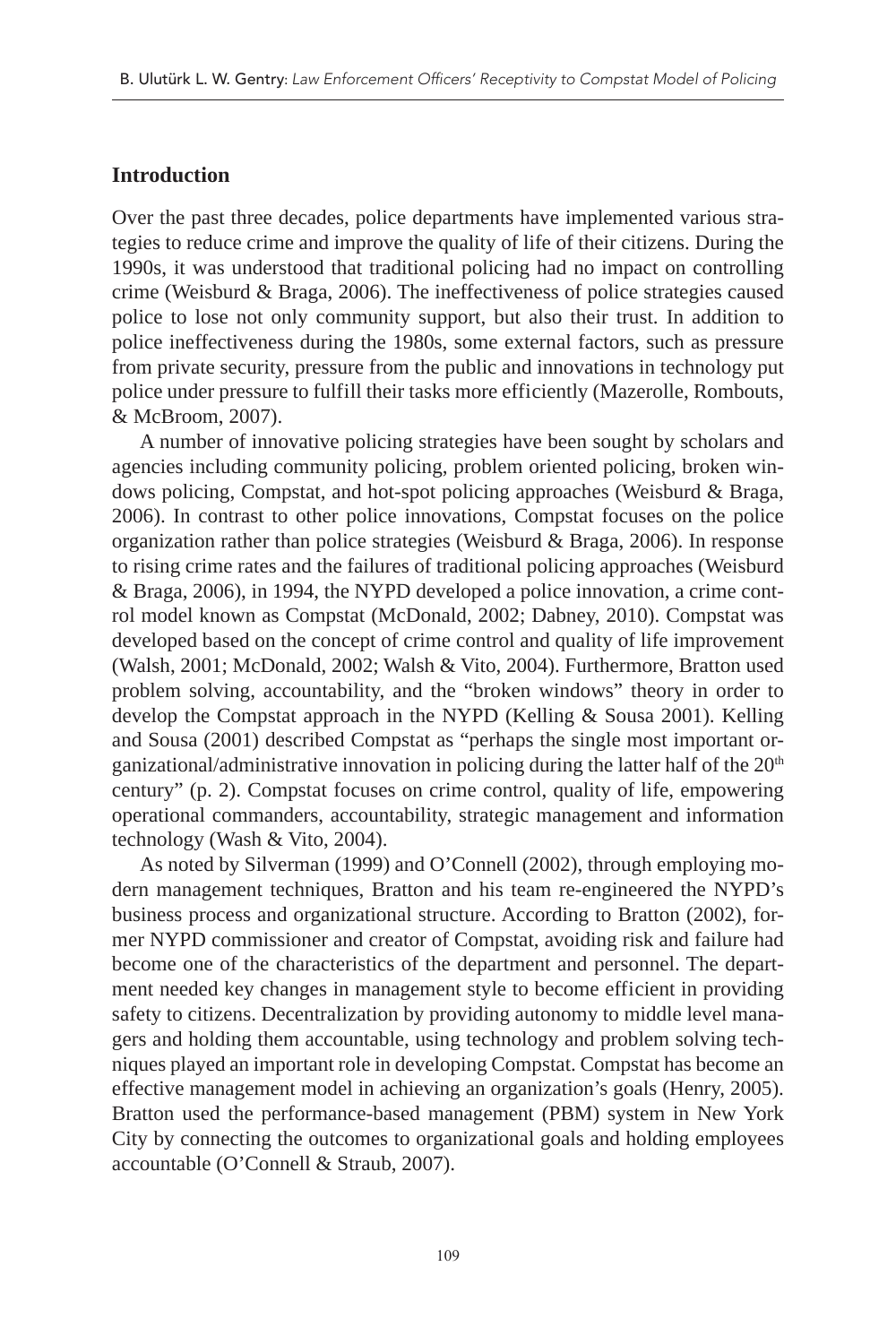In order to implement Compstat, police organizations need to undertake some organizational changes including planning, empowering, reallocation of resources, and training of officers. According to Lurigio and Skogan (1994), it is important the organization members understand and accept the change initiative for a successful implementation. Therefore, the reasons behind the resistance to organizational change needs to be examined. As will be discussed in this study, the literature suggests that organizational cultural factors can have an impact on the perceptions and attitudes of officers to planned change policies (Cochran et al. 2002). Therefore, the implementation process is influenced by cultural factors which in turn, impacted the success of the Compstat implementation process (Behn 2005). For that reason, employee attitudes towards Compstat and the influence of police culture on officers' views of Compstat should be evaluated by empirical research.

This study attempted to contribute to this knowledge base by examining employee attitudes toward Compstat and the influence of police cultural factors on attitudes toward the implementation of Compstat. The important questions for managers and researchers explored were "what are officers' and managers' attitudes toward Compstat?", and "what are the effects of demographic characteristics, police culture, and organizational/structural features on officers' attitudes toward Compstat?"

To date, the history of Compstat (Silverman, 1999; O'Connell & Straub, 2007), the adoption and implementation of the Compstat approach outside of the NYPD (Weisburd et al., 2003), the effects of Compstat on organizational change (Willis, Mastrofski, & Weisburd, 2003, 2004), and the impact of Compstat on crime rates (Kelling & Sousa, 2001; Chilvers & Weatherburn, 2004; Mazerolle et al., 2007, 2011; Jang, Hoover, & Joo, 2010) have been explored. Despite an increased interest in Compstat, very few studies have focused on attitudes of law enforcement officers toward Compstat. Also, majority of these studies provided descriptive information about the attitudinal dimensions (Willis et al., 2003; Vito, Walsh, & Kunselman, 2005; Dabney, 2010). Therefore, the present study attempts to address these limitations by examining law enforcement officers' attitudes toward Compstat and the factors concerning their acceptance of Compstat in three law enforcement agencies in the U.S.

Employees' understanding and acceptance of the change may be especially critical for successful implementation (Cochran et al., 2002). This study examined the similarities and differences among officers' attitudes toward Compstat by testing three sets of variables/models (demographic features, police cultural dimensions, and structural/organizational features) which were developed by Cochran et al. (2002). In this research, the researcher used the organizational culture theory to uncover the influence of organizational culture on officers' views of Compstat in law enforcement agencies.

In this study, the researchers analyzed data from three law enforcement agencies (two police and one sheriff) in the South Atlantic region of the United States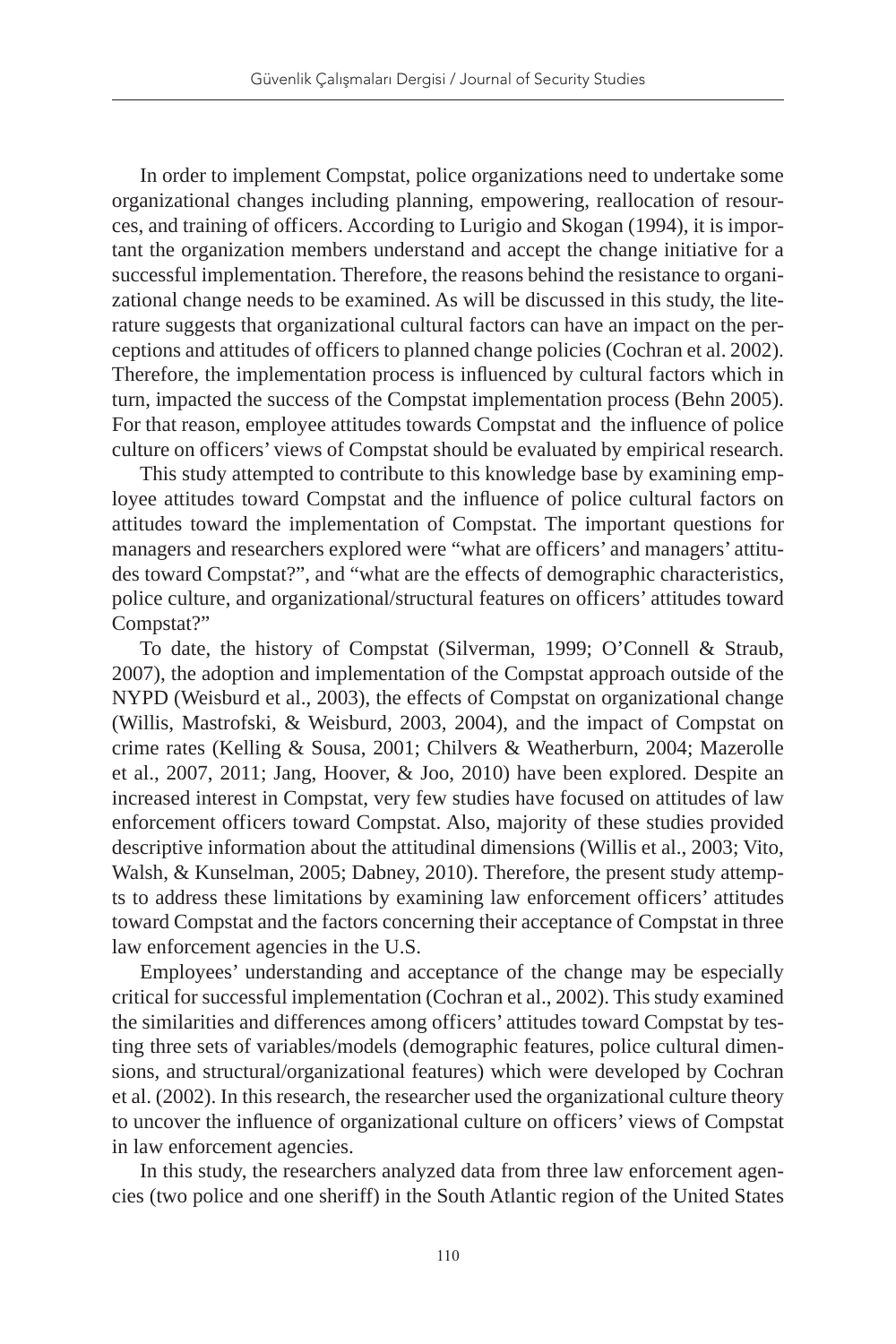to examine two issues: (a) the attitudes of street officers, middle and executive managers toward Compstat, (b) the effects of demographic variables, police culture, and organizational variables on officers' attitudes. Organizational change, organizational culture, implementation of innovations, attitudes, and policing literature are discussed to build a conceptual model. The model is tested to understand to what extent this model explains law enforcement officer's views of Compstat. Then, qualitative data is discussed to provide further insight into the attitudes of officers and managers.

#### **Innovations and Organizational Change**

Innovation is defined by Rogers (2003) as "an idea, practice, or object that is perceived as new by an individual or other unit of adoption" (p. 12). According to Rogers (2003, p.5), "diffusion is a process in which an innovation is communicated through certain channels over time among the members of a social system. " Rogers explained diffusion of innovations as a theory that analyzes the adaptation of a new innovation. As Rogers noted, the diffusion of innovation process consists of four main elements: the innovation, communication channels, time, and the social system (Rogers, 2003).

Rogers introduced four characteristics of innovations that help to explain their different rate of adoption. Rogers defined r*elative advantage* as "the degree to which an innovation is perceived as better than the idea it supersedes" (2003, p.229). In order to adopt and implement Compstat, police executives should see that Compstat is relatively advantageous for police departments when cost and benefit analysis are done (Innes & Simpson, 1993). *Compatibility* is "the degree to which an innovation is perceived as being consistent with the existing values, past experiences, and needs of potential adopters" (p. 15). When adopting an innovation, the culture, practices, skills, language, understandings, and organizational and social structures of the organization should be taken into consideration. Adopting and implementing Compstat requires collaboration between agencies that do not generally work together (Innes & Simpson, 1993). *Complexity* is "the degree to which an innovation is perceived as difficult to understand and use" (p. 16). In this regard, Compstat must be comprehensible and meaningful to those who build it, use it, or make decisions about it (Innes & Simpson, 1993). *Trialability* is "the degree to which an innovation may be experimented with on a limited basis" (p. 16). Rogers argues that trialability is mostly significant for early adopters and innovators. Trialability gives these early adopters a way to comprehend the innovation. Later adopters can count on the experiences and knowledge of the early adopters (Rogers 2003). Rogers (2003) defined o*bservability* as "the degree to which the results of the innovation are visible to others" (p. 16). When the value of adopting Compstat is noticeable, organization members are more likely to accept it and other police departments are more likely to adopt it. Also, Rogers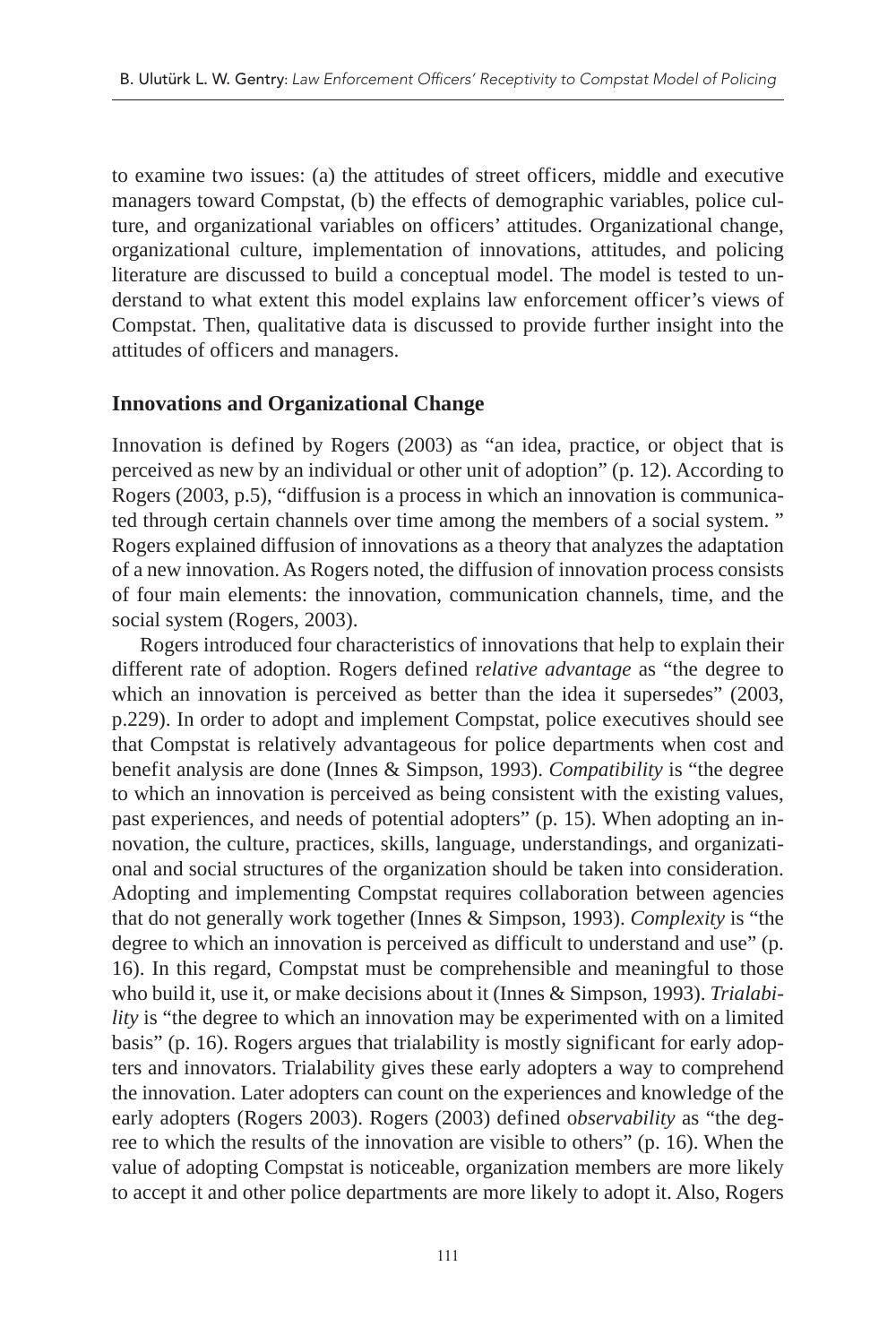(2003) argues that implementation of an innovation leads to change.

In both the public and private sector, managers have showed increasing attention towards improving their organizational performance. They have been interested in improving their organizations through implementing organizational change (Cawsey & Deszca, 2007). Cawsey and Deszca (2007) defined organizational change as "planned alteration of organizational components to improve the effectiveness of organizations" (p. 25). Among organizational change theories, teleological theory, also called the planned change model, focuses on purposeful change efforts which aim to transform the whole organization or a subsystem (Carnall, 1995; Kezar, 2001) and cultural theory views focus on organizational life (Schein, 2010). Reengineering and TQM implementation processes represent a teleological view of change (Kezar, 2001). Since Compstat is defined as a performance measurement system (Moore & Braga, 2003), or a performance-based management system (O'Connell & Straub, 2007), the study attempted to examine Compstat and officers' attitudes from a planned organizational change model and organizational cultural theory perspective.

Scholars focus on different aspect of change in their attempts to identify differences on focus of change: structure, process, and attitude (Watson & Johnson, 1972). These different aspects of change are interrelated. Organizational charts, policies, and reward systems are the focus of the structural perspective; process refers to the interaction of people in the organization; and people's feeling about the structure and the process are the interest of attitudinal perspective. Moreover, cultural change is associated with change in attitude (Watson & Johnson, 1972; Kezar, 2001).

According to Spector (2007), introducing a quality improvement approach such as Total Quality Management (TQM), Business Process Reengineering (BPR), Six Sigma, and Business Model Reinvention (BMR) to organize and improve the business process represents an organizational change. Spector further argues that employee behavior modification is required for effective implementation of these changes because employee behavior is directly related to organizational performance. Likewise, Edosomwan (1996) highlighted the influence of the involvement of the organizational members during the implementation process. According to Callahan (2007), commitment of top management, reasonable program stability, sufficient capacity, and the support of the front-line employees are crucial for successful implementation of a performance measurement system. However, upon introducing any reform movements, organizations might confront obstacles and resistance during the adoption or the implementation process (de Lancer Julnes, 2009).

Change in an organization is often implemented based on Ajzen's (1985) attitude and behavior model (Martin & Huq, 2007). According to this model, attitudinal change is necessary to change the behavior; thus, attitudes lead to changes in behavior. If employees have positive attitudes toward change and show ac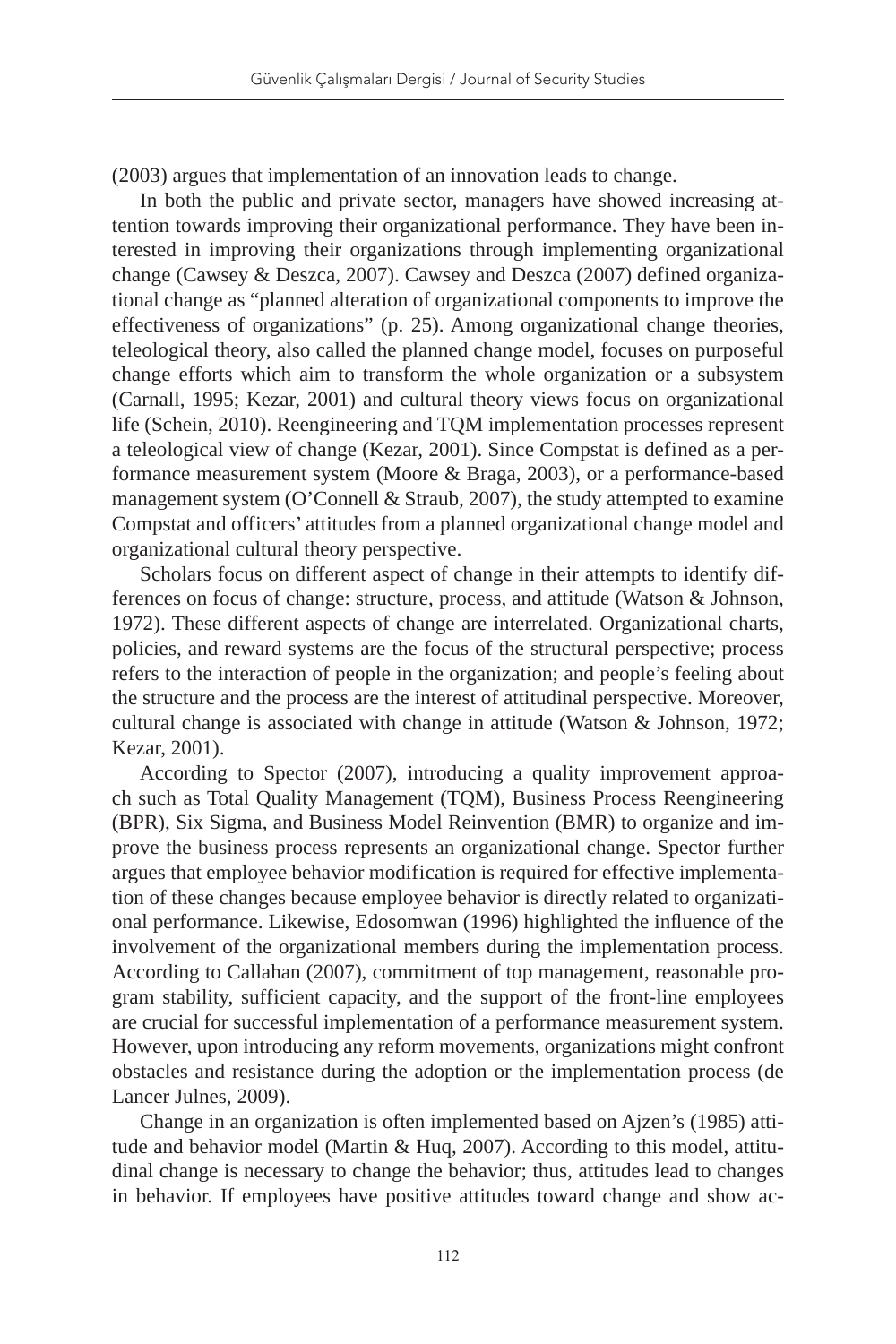ceptance and commitment, a desired change will be much easier (Martin & Huq, 2007). Attitude was originally defined by Fishbein and Ajzen (1975) as a "learned predisposition to respond in a consistently favorable or unfavorable manner with respect to a given object" (p. 6). Ajzen and Cote (2008) stated that attitude is a crucial concept for understanding and predicting behavior. The theory of planned behavior (TPB) of Ajzen (1985) is one of the most popular models explaining and predicting human behaviors (Ajzen and Cote, 2008). The theory of planned behavior explains human behavior by using three major factors (Ajzen & Cote, 2008): "a favorable or unfavorable evaluation of the behavior (attitude toward the behavior), perceived social pressure to perform or not perform the behavior (subjective norm), and perceived capability to perform the behavior (self-efficacy)" (p.301).

Furthermore, it is important to understand the effects of culture because culture has significant effects on organizations and their members (Rad, 2006). Research suggests that culture affects the implementation of Total Quality Management (Rad, 2006; Yong & Pheng, 2008), organizational change process (Rashid, Sambasivan, & Rahman, 2004), and officers' receptivity to community policing (Paoline, Myers, & Worden, 2000; Cochran et al., 2002; Moon, 2006). Therefore, it is crucial to understand the relationship between organizational culture and officers' attitudes toward Compstat implementation. According to Schein (2010), "organizational culture is a pattern of shared basic assumptions that was learned by a group as it solved its problems of external adaptation and internal integration, that has worked well enough to be considered valid and, therefore, to be taught to new members as the correct way to perceive, think, and feel in relation to those problems" (p. 18). Moreover, like some other occupations, policing have an occupational culture which consists of different beliefs and values because of the identity they gain through education, training, and practicing their occupation (Schein, 2010; Paoline, 2001). The key dimensions of police culture are discussed in detail when the independent variables are presented.

In order to implement Compstat successfully, police departments need to make some significant reorganization movements such as using GIS and information technologies, implementing innovative tactics and strategies, empowering middle managers and holding them accountable for accomplishing organizational goals. Nevertheless, changes often cause cynicism and resistance among employees (Cochran et al., 2002). However, to be successful, a policing program or policy must be understood and accepted by employees (Lurigia & Skogan, 1994).

This study is the first in the context of law enforcement agencies (two police departments and one sheriff's office) to examine the factors related to officers' acceptance of Compstat and the effects of police culture on officers' views of Compstat. The implementation of Compstat led to organizational change (Silverman 1999), but this is a complex and continuing process similar to implementing any other performance measurement system (de Lancer Julnes 2009). As noted by Novak et al. (2003), implementing a program overnight is not practical because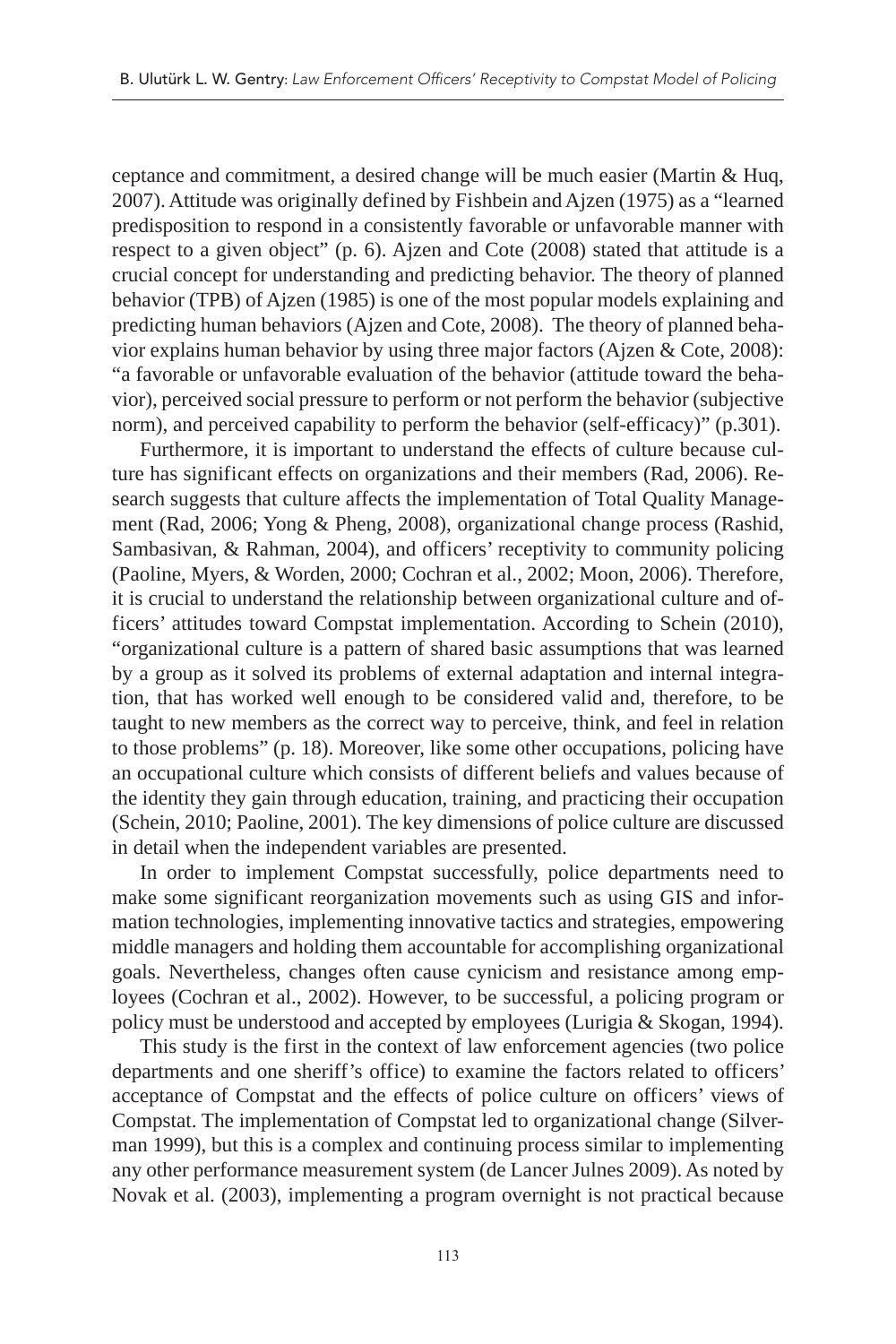police departments try to preserve the status quo and resist change. First of all, since many officers have either been socialized in traditional policing and have witnessed community policing efforts or have been recruited and trained according to the community policing philosophy (Novak et al. 2003), they may resist organizational change due to the implementation of Compstat. Second, Compstat leads in shifting the decision making power and autonomy away from line officers to supervisors (Willis et al. 2003), especially to middle managers in contrast to community policing and holds managers accountable for achieving organizational goals (O'Connell and Straub 2007). Thus, line officers may resist Compstat because of the loss of power, while managers may resist it because of a feeling of too much pressure from the top management (Moore 2003). This is another important dimension of the study because it does not only examine factors that affect officers' perceptions but also middle and executive managers' perceptions.

# **Data and Methodology**

The data for this study were collected from law enforcement officers and managers employed at three agencies: one county sheriff's office, one county police department, and one transit police department. These agencies had implemented Compstat at least one year prior to the study. Compstat had been implemented for over than 10 years in the county police department, 4 years in the sheriff's department, and more than 1 year in the transit police department. Also, the size of agencies varied: the county police department was a large agency with over 500 sworn officers, while the sheriffs' department and transit department were mid-size agencies with 100-500 sworn officers. Quantitative data was collected by a self-administered survey among the organizational members of each agency with particular ranks (sheriff's deputy/police officer, corporal, sergeant, lieutenant, and captain). Interviews were conducted after completing the survey in order to better understand participants' attitudes in detail toward Compstat. First, the top managers and crime analysis unit supervisors of each agency were interviewed. Next, 17 participants were selected among those who participated in the survey.

After the approval of research goals and survey questions by the top command of each department, a survey questionnaire was distributed and completed during roll-call for each of the three shifts of all precincts/districts of each agency from June to October, 2011. Participants were assured that their participation was voluntary. Also, anonymity and confidentiality were stressed. A total of 563 completed surveys which provided an 80% response rate were used in this study. The number of eligible surveys from each department was as follows: county police department, 397 of a possible 488 (81%); county sheriff's department, 76 of a possible 97 (78%); and transit police department, 90 of a possible 117 (77%). Several respondents chose not to answer all questions, especially the socio-demographic questions. The questionnaire took approximately 15 minutes to complete.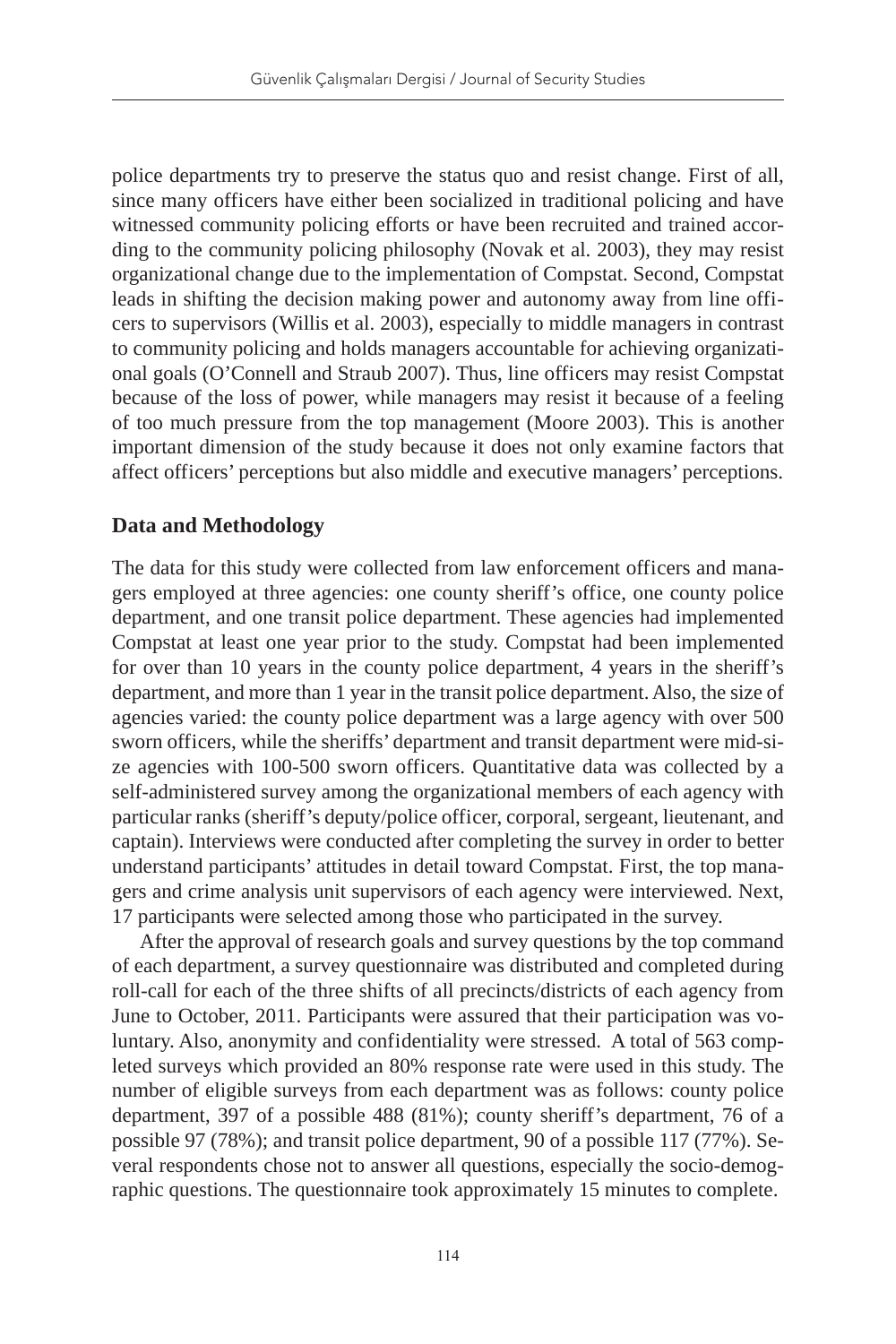Of the sample (Table 1), 76.2 percent of the respondents reported that they are police officers or sheriff's deputies, 3.7 percent are corporals, 9.4 percent are sergeants, 6.2 percent are lieutenants, and 2.3 percent are captains. A total of 11.2 percent of participants indicated that they are females and the majority of participants (87 percent) are males. Of these, 75.8 percent are white, 14.4 percent are African Americans, 2.8 percent are Hispanic or Latino, 2 percent are Asian, and 1.4 percent is representing other minorities. Almost one quarter (24.3%) of the respondents are 20-29 years of age; 31.4 percent are 30-39 years old; 24.3 percent are 40-49; and 9.1 percent are in their 50s. About one-third of the respondents (36.8%) reported having a high school diploma, 28.2 percent having an associate's degree, and 29.1 percent having a bachelor's degree, and 3.2 percent having a graduate degree.

|                 | exerc et exampleme cautacteristics of recopondents |                   |         |
|-----------------|----------------------------------------------------|-------------------|---------|
| <b>Item</b>     | Contents                                           | Number of Samples | Percent |
| Ranking         | Police officer/Sheriff's                           | 429               | 76.2    |
|                 | deputy                                             |                   |         |
|                 | Corporal                                           | 21                | 3.7     |
|                 | Sergeant                                           | 53                | 9.4     |
|                 | Lieutenant                                         | 35                | 6.2     |
|                 | Captain                                            | 13                | 2.3     |
| Gender          | Female                                             | 63                | 11.2    |
|                 | Male                                               | 490               | 87.0    |
| Race            | White                                              | 427               | 75.8    |
|                 | African-American                                   | 81                | 14.4    |
|                 | Hispanic or Latino                                 | 16                | 2.8     |
|                 | Asian                                              | 11                | 2.0     |
|                 | Other                                              | 8                 | 1.4     |
| Age             | 20-29                                              | 137               | 24.3    |
|                 | 30-39                                              | 177               | 31.4    |
|                 | 40-49                                              | 137               | 24.3    |
|                 | 50 and above                                       | 51                | 9.1     |
| Education       | High School Diploma/GED                            | 207               | 36.8    |
|                 |                                                    |                   |         |
|                 | <b>Associates Degree</b>                           | 159               | 28.2    |
|                 | Bachelor's Degree                                  | 164               | 29.1    |
|                 | Graduate Degree                                    | 18                | 3.2     |
| Work Experience | Fewer than 3 years                                 | 76                | 13.5    |
|                 | 3-10 years                                         | 225               | 40.0    |
|                 | $11-20$ years                                      | 168               | 29.8    |
|                 | 21 years and more                                  | 81                | 14.4    |
| $=$ 0.0         |                                                    |                   |         |

**Table 1:** Demographic Characteristics of Respondents

#### n=563

Regarding work experience, 13.5 percent of them reported having less than 3 years experience, 40 percent having 3 to 10 years experience, 29.8 percent having 11 to 20 years experience, and 14.4 percent having more than 20 years of experience.

### *Dependent Variable*

The dependent variable for this study is law enforcement officers' and managers' attitudes toward Compstat. In this study, attitude is defined as the extent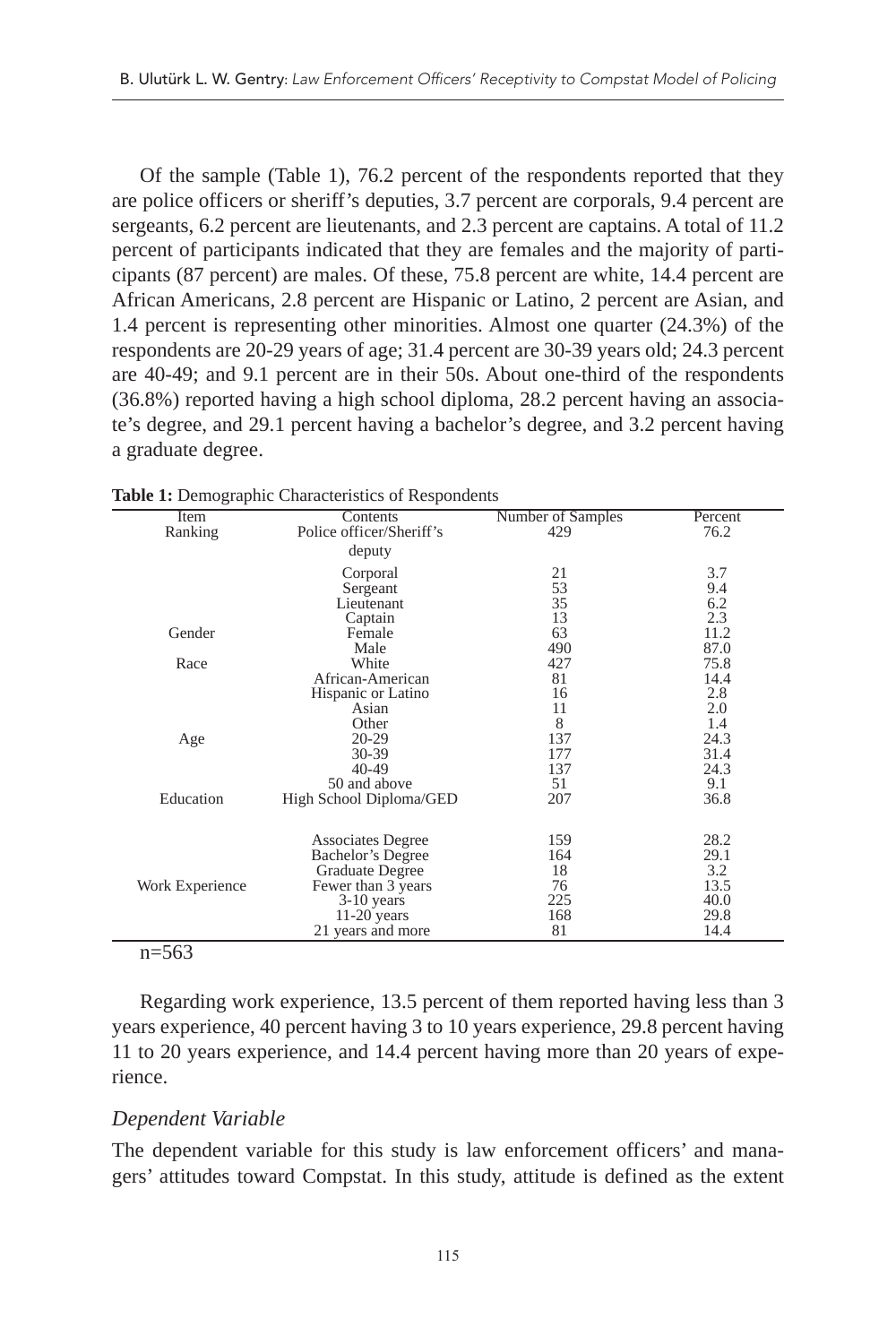to which a respondent expresses a favorable or unfavorable perception toward Compstat. Likert-type items were used in the survey to assess officers' attitudes toward Compstat. In order to measure whether participants supported Compstat, a support of Compstat scale was created similar to the support of community policing scale developed and used by Wycoff and Skogan (1994) and Adams, William, and Thomas (2002). Five point Likert-type statements ranging from 1 (strongly disagree) to 5 (strongly agree) were used as response options. Principal components analysis of the five Likert-type items indicated that a single factor with four items represented the support of Compstat. The item loadings ranged from 0.66 to 0.86 and the items in the factor formed a scale with a reliability of 0.79. In addition, item 4 "Compstat was one more fad in policing and will soon be replaced by another fad" was reverse coded. The items were summed and coded so that a higher score indicated greater support of the law enforcement agency in implementing Compstat.

# *Independent Variables*

In this study, the researchers use a model developed by Cochran et al. (2002) to understand officers' attitudes toward Compstat implementation. The factors affecting officers' receptivity to community policing were well-explained by Cochran's scale. Therefore, the present study uses Cochran's scale to assess receptivity to another innovation (Compstat) by applying it in multiple agencies. The independent variables were classified by three groups: socio-demographic and work experiences, police subculture, and perception of agency preparedness/readiness.

(1)

*The measure of socio-demographic characteristics and work experiences*  has been named *the life experiences/life chances model*. This model examined the effects of officers' attributes such as age, years of service, education, department, and rank on officers' attitudes toward Compstat. It was believed the officers' background characteristics and different departmental policies might impact the officers' views of organizational change initiatives (Cochran et al., 2002; Paoline, 2001).

Before performing multivariate analysis, the non-metric independent variables were created in a dummy variable format as follows: for rank, 0=rank and file officer and 1=manager; for education, 0=otherwise and 1=each of educational level (four variables); for work experience, 0=otherwise and 1=each of the work experience group (four groups); and for departments, 0=otherwise and 1=each of the three agencies (three variables). Because the age of the participants was measured in years, it was included in the analysis as a continuous (metric) variable.

### (1)

*The measure of officers' work orientations*, which was termed as an offi-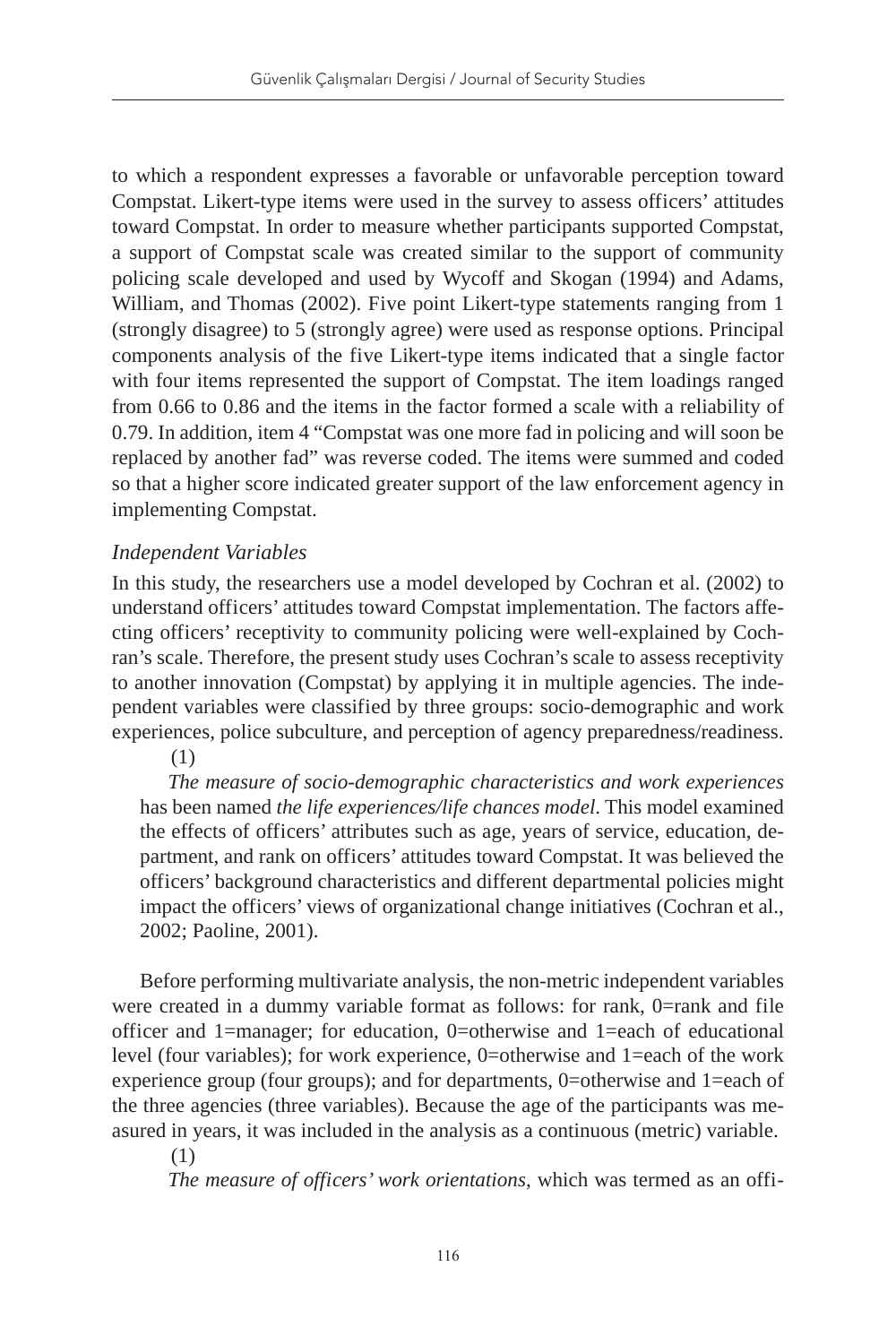cer/organizational *subculture model*, examined the effects of crime control, service work orientations, cynicism, traditionalism, receptivity to change (Cochran et al., 2002), and perception of upper level management (Paoline, 2001).

The dimension of *crime control* measured "the importance officers place on the law enforcement and crime control functions of their jobs" (Cochran et al., 2002, p. 515). Police culture research suggests that officers perceive crime fighting activities as real police work (Sparrow et al., 1990; Paoline, 2004). During the reform era, crime control orientation was reinforced and arrests became the most important tool of policing (Sparrow, Moore, & Kennedy, 1990). Since Bratton asked NYPD officers to be more aggressive toward crime, measuring this variable can help us understand the impact of crime control orientation on officers' attitudes toward Compstat. This scale also measures officers' views of legal restrictions on police behavior. Police officers' views of crime control was measured by Likert-type statements with response options ranging from 1 (strongly disagree) to 5 (strongly agree). Through performing principal components analysis and Cronbach's alpha test of reliability, two components found to represent crime control were: crime fighting (Cronbach's alpha=0.65) and legal restrictions (Cronbach's alpha=0.78). High values on factor 1 indicate that officers have negative attitudes toward handling non-crime issues because they have a perception that these activities detract from their ability to fight crime. High values on factor 2 indicate that officers have positive attitudes toward ignoring legal restrictions.

The dimension of *service work orientation* measures the extent to which officers place importance on community-oriented policing (Cochran et al., 2002). Contrary to traditional top-down management, community policing is a bottom-up strategy which highlights the importance of the empowerment of police officers and community involvement in problem solving (Walsh, 2001). Police culture research suggest that police officers do not think that community policing works; instead, they perceive it as "baby sitting", "social work" or "not real police work" (Lurigio & Skogan, 1998; Cochran & Bromley, 2003). Therefore, the researchers aimed to measure the impact of service orientation on the attitudes of officers. Principal components analysis and reliability analysis of the 14 Likert-type items indicated that community cooperation (Cronbach's alpha=0.78) and community policing (Cronbach's alpha=0.68) components represent a service work orientation. High values on factor 1 indicate that officers among respondents have positive attitudes toward cooperation with the community they serve. Those officers think that working with community members, making informal contacts with them, lowering citizens' fear of crime and assisting community is as important as enforcing the law. Likewise, high values on factor 2 indicate that officers have positive attitudes toward community policing. Respondents who have high scores on factor 2 have a perception that officers should learn the needs of the community they serve and assist them with their non-crime problems.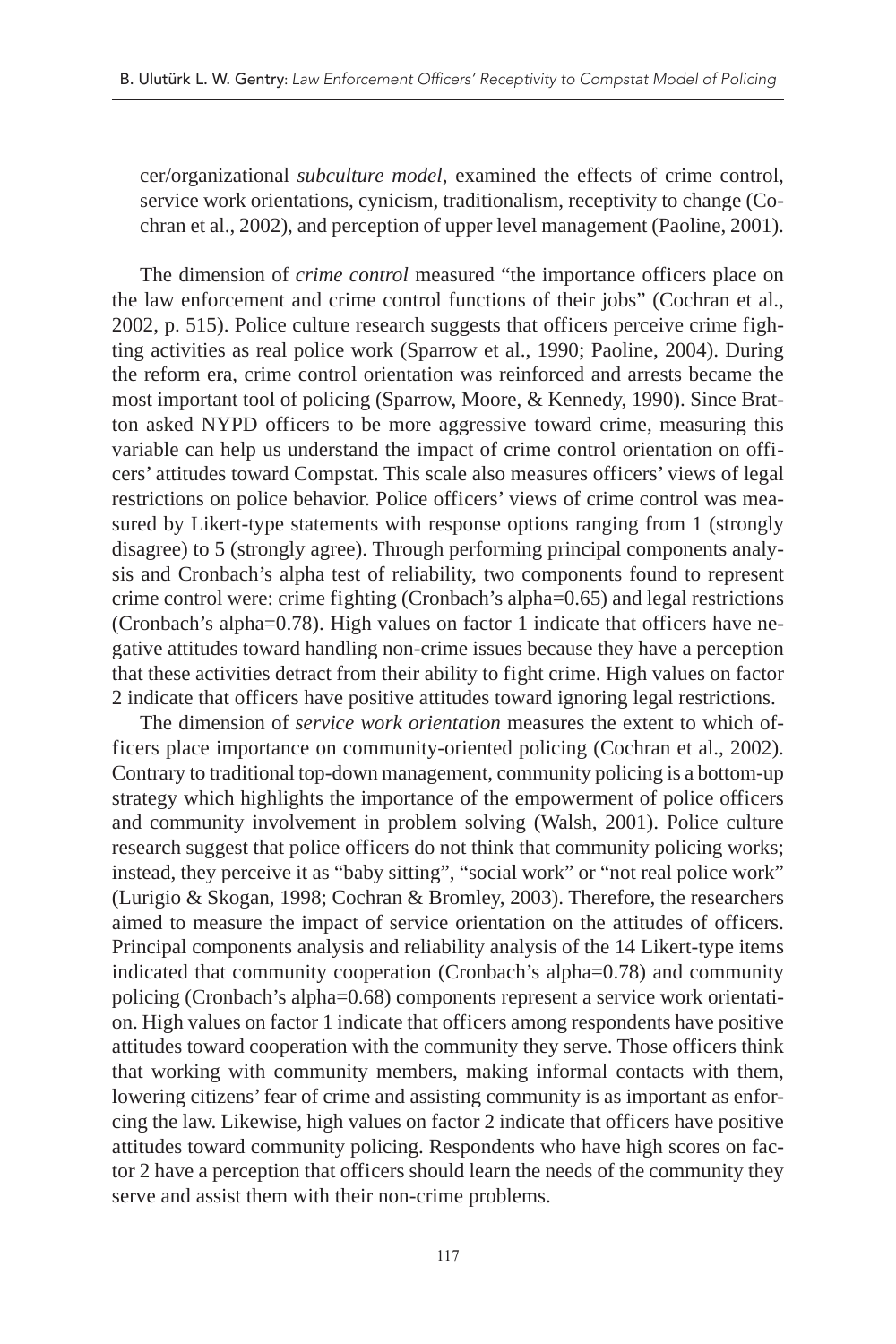The dimension of *cynicism* measures the extent to which officers trust in people regarding various aspects of police/community relations (Cochran et al., 2002). According to the literature on police culture, police have negative attitudes toward citizens and do not trust them due to "us vs. them" attitude (Westley, 1970; Paoline, 2001). Principal components analysis and reliability analysis of the nine Likert-type items showed that two components represent the dimension of cynicism: distrust of citizens (Cronbach's alpha=0.73) and optimism about police/ community relations (Cronbach's alpha=0.70). High values on factor 1 indicate that officers among respondents have negative attitudes toward the citizens they serve. Those officers think that citizens are not trustworthy and honest; citizens would lie to manipulate officers; citizens would steal if they had chance; and citizens do not show respect to law enforcement officers. Likewise, high values on factor 2 indicate that officers have negative attitudes toward improving relationships with the community. Respondents who have a high score on factor 2 have a perception that law enforcement officers and citizens do not trust one another enough to work together effectively.

The dimension of *receptivity to change* measures officers' receptivity/openness to organizational change. Principal components analysis of the four Likert-type items supported a single factor solution. The item loadings ranged from 0.63 to 0.91 and the items in the factor formed a scale with a reliability of 0.75. These items were then summed and coded so that a higher value indicated that officer has high level of openness to change.

The *perception of supervisory* measures "the degree to which officers hold favorable perceptions of top management" (Paoline, 2001, p. 72). Based on the literature concerning police culture, the researchers expected to find that police officers have unfavorable attitudes toward upper level management (Paoline, 2001) and top-down initiatives introduced by senior managers. Police officers' views of top management were measured in terms of three Likert-type questionnaire items with response options ranging from 1 (very unlikely) to 4 (very likely). The results of principal components analysis indicated that a single-factor solution represented the scale. The item loadings ranged from 0.71 to 0.86. The items in the factor produced a scale with a reliability of 0.74. These items were summed and coded so that a high score indicated that officers held positive attitudes toward upper management.

#### (1)

*The measure of officers' perceptions of agency preparedness/readiness* for Compstat was also termed as an *organizational/structural model*. The third model examined the officers' perception about how well the organization has prepared for the implementation of Compstat. In addition, the perceived effectiveness of Compstat scale was added to the model.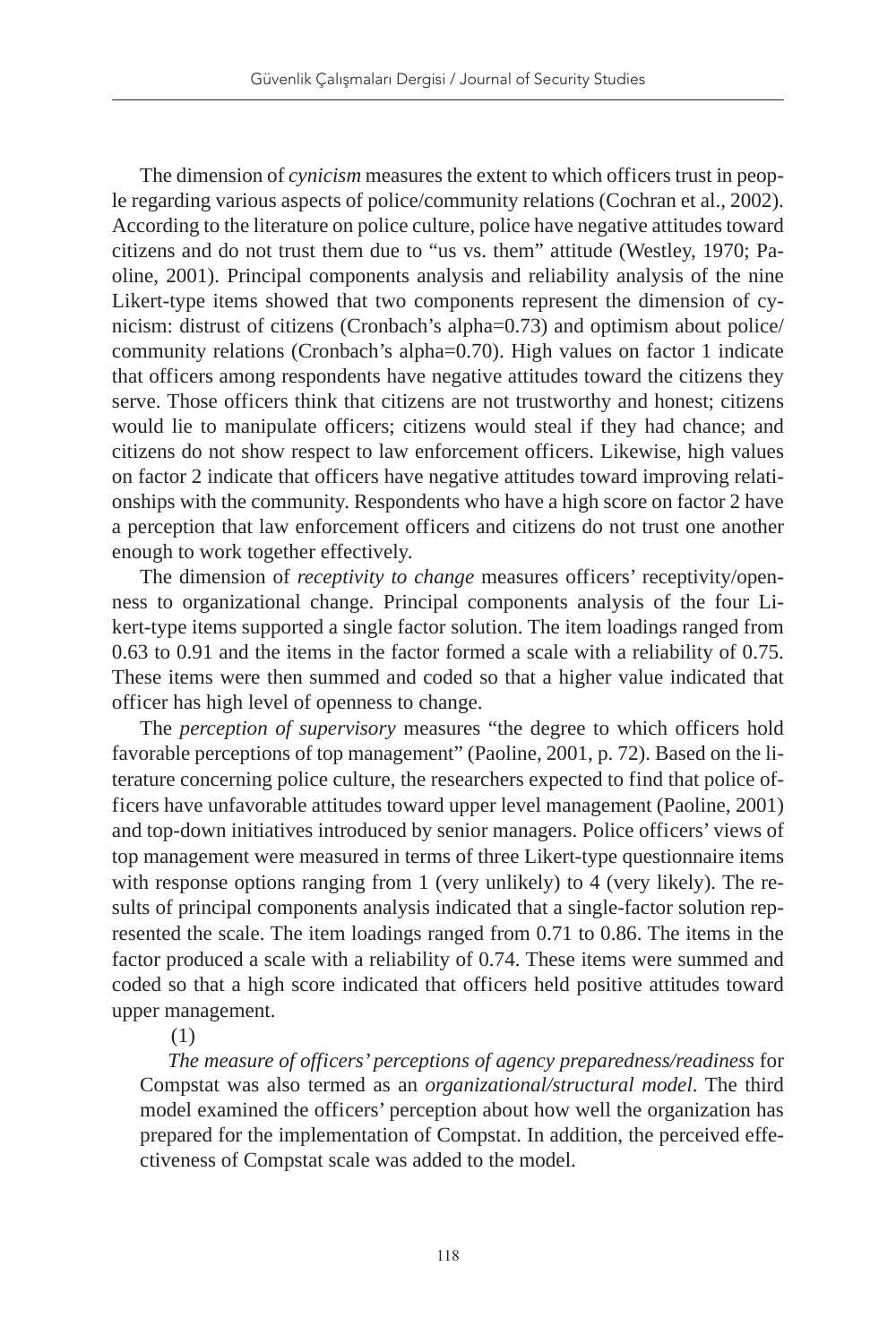*Perceived effectiveness of Compstat*: In this study, using the Theory of Planned Behavior (Ajzen, 1985) and the Technology Acceptance Model (Davis, 1989), perceived effectiveness was defined as the degree to which the participants believed that implementing Compstat improves organizational performance. In the technology acceptance model, the perceived usefulness is the most significant contributor to predict users' attitudes and acceptance of technology (Davis, 1989). Likewise, the researchers assumed that the perception of the effectiveness of implementing Compstat would very likely have a positive effect on determining officers' attitudes. The scale was adopted from Adams et al. (2002). The perceived effectiveness was measured using six items on a 3-point Likert scale with 1 meaning "less likely", 2 as "no change", and 3 as "more likely". The six items measuring the perceived effectiveness of Compstat were entered into principal components analysis. The analysis produced one factor with eigenvalues greater than 1.0 accounting for 56.9% of the total variance. The item loadings ranged from 0.71 to 0.80. Cronbach's alpha value for the factor was above the cutoff value of 0.65 ( $α=0.84$ ). High values on the factor indicate that a respondent has a positive view about the effectiveness of Compstat.

The dimension of *agency readiness* measured the extent to which officers "placed importance on the planning, training and resource deployment that the agency has invested toward its Compstat initiative" (Cochran et al., 2002, p. 517). This scale measured how well their agency was prepared for Compstat through asking questions regarding communication of Compstat policies, training, management commitment, and resource distribution. Respondents' views of agency readiness were measured in terms of six Likert-type questionnaire items (ranging from  $1 =$  strongly disagree, to  $5 =$  strongly agree). A single factor model was found to represent the dimension of agency readiness by performing principal components analysis and reliability analysis (Cronbach's alpha=0.80). High values on the factor indicate positive view of agency readiness for implementing Compstat, because those respondents think that policies and procedures were clearly communicated, they received adequate training, and the department allocated sufficient resources for the implementation of Compstat.

Furthermore, participants' knowledge of Compstat was measured in terms of a single Likert-type item. Participants were asked to answer a five-point Likert scale ranging from 1=strongly disagree to 5=strongly agree with the statement "I understand what Compstat is." Therefore, the item was dichotomized into those who disagreed/neutral (1-3) vs. those who agreed (4-5). The respondents were categorized as knowledgeable if they agreed or strongly agreed with the statement. Through recoding the item, a dichotomous understandability variable was created:  $0 =$  nonknowledgeable vs.  $1 =$  knowledgeable.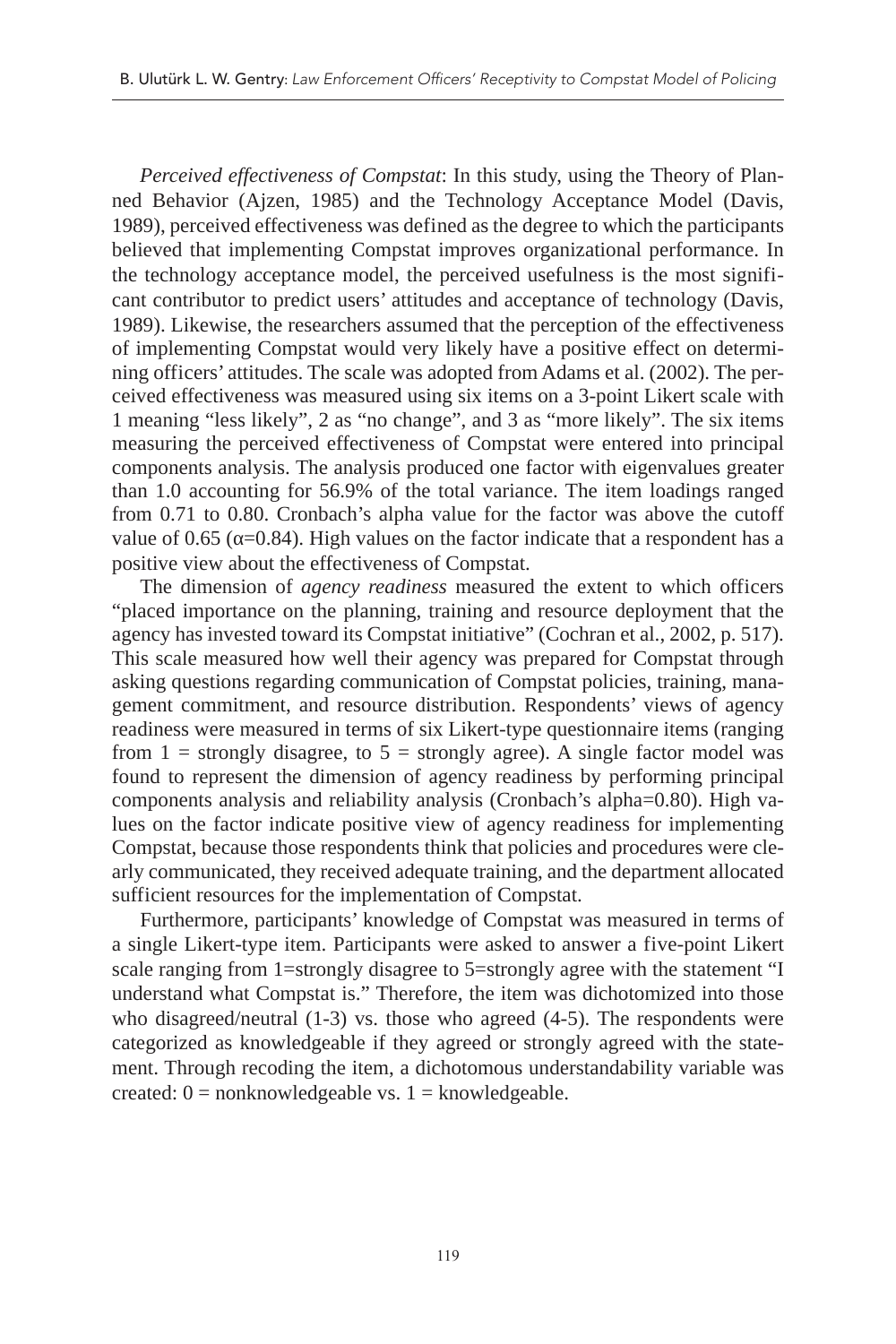| <b>rabic 2.</b> Descriptive statistics of main dependent and muependent variables | Mean | Standard  |
|-----------------------------------------------------------------------------------|------|-----------|
|                                                                                   |      | Deviation |
| Dependent variable:                                                               |      |           |
| Support of Compstat (four-item linear composite)                                  | 10.4 | 3.0       |
| Work orientation (Police cultural) variables:                                     |      |           |
| Crime Fighting (three-item linear composite)                                      | 9.1  | 2.3       |
| Legal Restrictions (three-item linear composite)                                  | 7.8  | 2.7       |
| Community Cooperation (six-item linear composite)                                 | 23.7 | 3.1       |
| Community Policing (four-item linear composite)                                   | 10.5 | 2.8       |
| Distrust of Citizens (four-item linear composite)                                 | 12.0 | 2.9       |
| Optimism about Community Relations (three-item linear comp)                       | 7.5  | 1.9       |
| Receptivity to Change (three-item linear composite)                               | 8.4  | 2.2       |
| Supervisory Attitude (three-item linear composite)                                | 7.0  | 2.1       |
| Organizational (Agency readiness) variables:                                      |      |           |
| Agency Readiness (three-item linear Composite)                                    | 7.9  | 2.7       |
| Perceived Effectiveness (three-item linear Composite)                             | 13.4 | 2.8       |
| Understandability ( $0 =$ nonknowledgeable, $1 =$ knowledgeable)                  | 0.69 | 0.46      |

#### **Table 2:** Descriptive statistics of main dependent and independent variables

# *Findings from Officer Survey*

Table II presents the items used to understand the attitudes of officers and managers toward the Compstat model of policing. This variable was used to measure the extent to which respondents supported the implementation of Compstat. The scores on the index ranged from 4 to 20 with a mean of 10.4 and a standard deviation of 3.0. Analysis of the findings indicated that about one-third of the participants responded with a neutral response regarding perception of support. Almost half of the participants (48%) disagreed with the statement that "the cooperation between my unit and specialized units in the department has improved due to Compstat" and more than half of the participants (55.6%) disagreed that "Compstat has helped to improve the morale of the department." Likewise, only 24.7% reported support for Compstat, while 29.8% responded that they did not support Compstat, and 45.1% had a neutral attitude toward Compstat. Furthermore, 41.2% believed that Compstat was a fad in policing. Overall, the index indicated that participants were ambivalent about the implementation of Compstat in their agencies. Approximately one fifth of the participants supported Compstat, almost half of the participants had negative attitudes toward Compstat, and about one third of them had neither positive nor negative attitudes toward Compstat.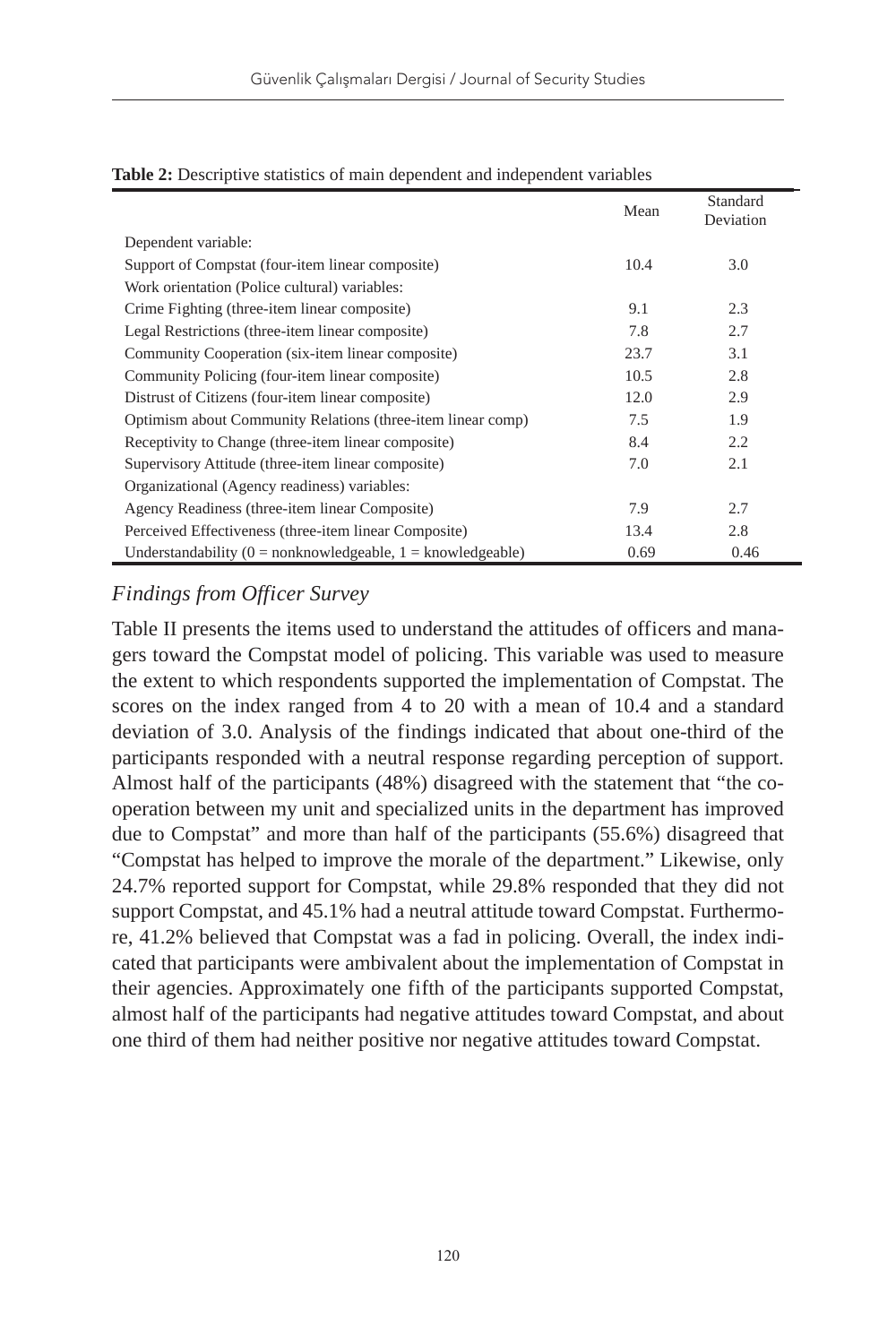|                                                                                                                |                                           | ÷                      |                       |              |                                  |
|----------------------------------------------------------------------------------------------------------------|-------------------------------------------|------------------------|-----------------------|--------------|----------------------------------|
| <b>Items</b>                                                                                                   | <b>Strongly</b><br><b>Disagree</b><br>(%) | <b>Disagree</b><br>(%) | <b>Neutral</b><br>(%) | Agree<br>(%) | <b>Strongly</b><br>Agree $(\% )$ |
| 1. The cooperation between my unit and<br>specialized units in the department has<br>improved due to Compstat. | 15.5                                      | 32.5                   | 36.1                  | 14.9         | 1.1                              |
| 2. Compstat has helped to improve the<br>morale of the department.                                             | 21.1                                      | 34.5                   | 38.0                  | 5.5          | 0.9                              |
| 3. I very much support the department's<br>move toward Compstat.                                               | 10.8                                      | 19.0                   | 45.1                  | 22.6         | 2.1                              |
| 4. Compstat is just one more fad in poli-<br>cing and will soon be replaced by another<br>fad.                 | 3.6                                       | 17.2                   | 38.0                  | 28.1         | 13.1                             |

#### **Table 3:** Law enforcement officers' attitudes toward Compstat

#### n=563

Table IV presents regression model predicting attitudes of law enforcement officers toward Compstat. The researchers conducted a standard multiple regression analysis (OLS) in order to examine the effects of demographic characteristics, police culture, and organizational variables on officers' attitudes toward Compstat. In order to identify multicollinearity problems, tolerance statistics and variance inflation factors (VIF) were reviewed. The collinearity statistics showed that there was no multicollinearity problem because tolerance values were greater than 0.1 and VIF values were less than 10. The results provided a moderate relationship and the overall model was significant,  $R^2 = .593$ ,  $R^2$ adj= $.576$ , F (21,476) = 33.087, p<.001. This indicated that seven predictors significantly contributed to the model and the model explained 59% of the variance.

Among the eight dimensions of police culture, supervisory attitude ( $\beta$ =.116), and receptivity to change ( $\beta$ = .066) significantly predicted officers' supportive attitude. The results indicate that law enforcement officers who report higher levels of favorable attitudes toward their supervisors are more likely to support the implementation of Compstat. The results also show that officers who are open to change are more likely to support Compstat. Among organizational variables, perceived effectiveness ( $β = .432$ ) and agency readiness ( $β = .283$ ) were found to be significant predictors of officers' supportive attitudes. As perception of effectiveness increase, supportive attitudes also increase. For example, those officers who perceive Compstat as an effective tool are more likely to support Compstat within their agency. The results also indicate that those who believe that their agency is well prepared for the implementation of Compstat have more positive attitudes toward it. However, other police cultural variables did not significantly contribute to the prediction of officers' attitudes. Furthermore, understandability of Compstat was not a significant predictor of officer attitude.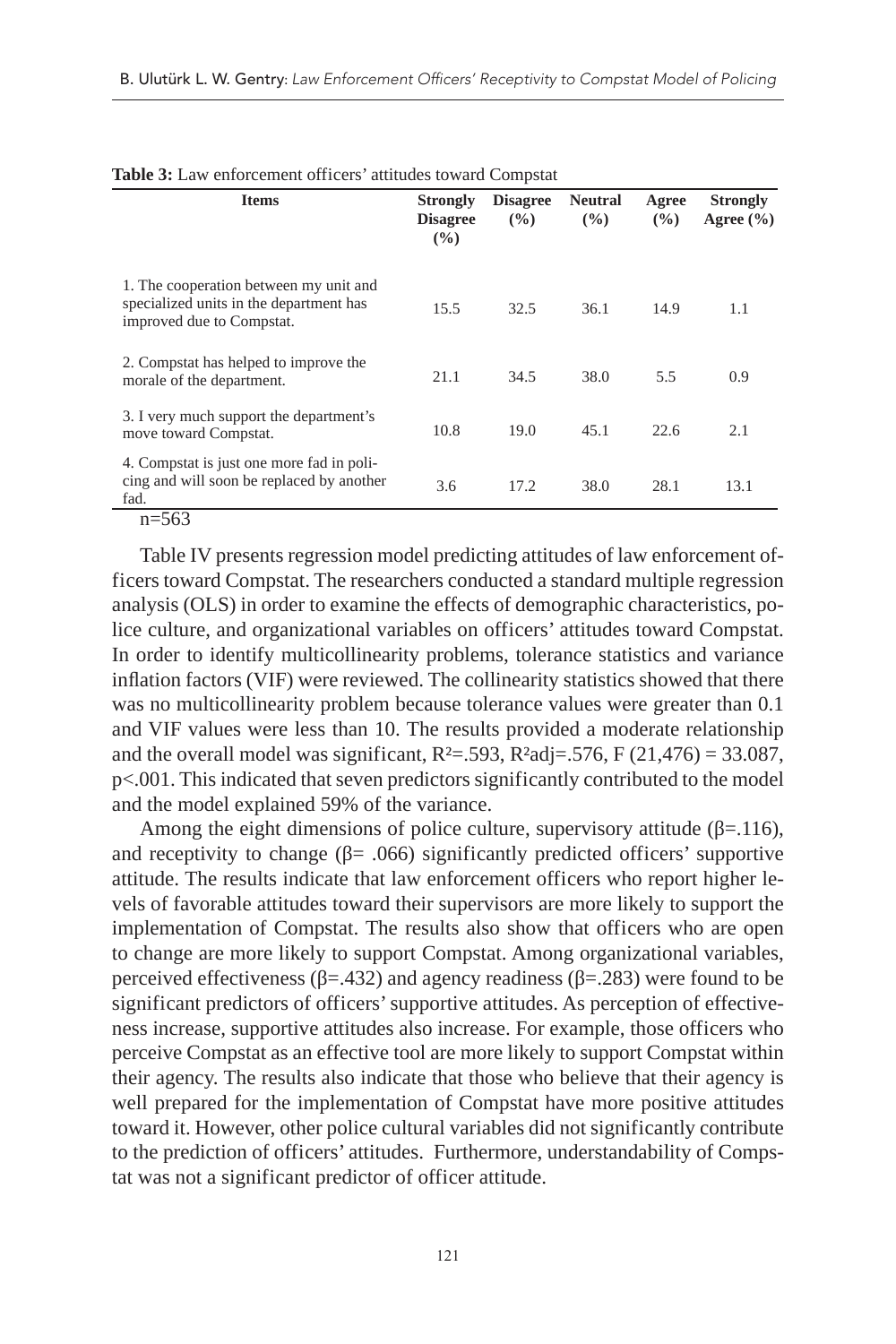| Predictors                       | B           | S.E. | β          |  |
|----------------------------------|-------------|------|------------|--|
| Work orientation variables       |             |      |            |  |
| Crime Fighting                   | $-.023$     | .052 | $-.018$    |  |
| <b>Legal Restrictions</b>        | $-.004$     | .038 | $-.004$    |  |
| Cooperation                      | .073        | .034 | .077       |  |
| <b>Community Policing</b>        | .044        | .042 | .042       |  |
| <b>Distrust of Citizens</b>      | $-.006$     | .041 | $-.006$    |  |
| Optimism                         | $-.024$     | .059 | $-.015$    |  |
| Receptivity to Change            | $.088*$     | .047 | $.066*$    |  |
| Supervisory                      | $.167**$    | .052 | $.116**$   |  |
| Organizational variables         |             |      |            |  |
| <b>Agency Readiness</b>          | $.309***$   | .038 | .283***    |  |
| <b>Effectiveness</b>             | .456***     | .037 | $.432***$  |  |
| Understandability                | $-.061$     | .210 | $-.009$    |  |
| Socio-demographics and exp.      |             |      |            |  |
| Age                              | .005        | .017 | .017       |  |
| Ranking (corporal and above=1)   | $-.473$     | .263 | $-.065$    |  |
| County Sheriff's Dept.           | $-1.303***$ | .282 | $-.147***$ |  |
| Transit Police Dept.             | $-0.946**$  | .280 | $-.115**$  |  |
| County Police Dept. (reference)  |             |      |            |  |
| High School (reference)          |             |      |            |  |
| <b>Associates Degree</b>         | .221        | .225 | .033       |  |
| Bachelor's Degree                | $-.027$     | .225 | $-.004$    |  |
| Graduate Degree                  | 1.032       | .531 | .061       |  |
| Less than 3 years experience     | $.684*$     | .306 | .079*      |  |
| 3-10 year experience (reference) |             |      |            |  |
| 11-20 year experience            | $-.447$     | .278 | $-.068$    |  |
| More than 21 year experience     | $-.346$     | .440 | $-.041$    |  |
| Constant                         | $-1.792$    |      |            |  |
| R <sup>2</sup>                   | .593        |      |            |  |
| Adj. R <sup>2</sup>              | .576        |      |            |  |

#### **Table 4:** OLS regression model

Notes: \*p<.05 \*\*p<.01 \*\*\*p<.001.

Among demographic variables, only two demographic variables significantly contributed to the model: departments and work experience. The results suggested that the view of Compstat of those who worked at the sheriff's department and transit police department was significantly different from those who worked at the county police department. The results suggest that those who work at the county police department are more receptive to the Compstat model. Moreover, the view of Compstat was significantly different between those who had less than three years experience and those who had more than three years work experience. The results indicate that those officers with less than three years experience are more likely to support Compstat.

Overall, the study found that supervisory attitude, receptivity to change, agency readiness, perceived effectiveness, departments, and work experience have a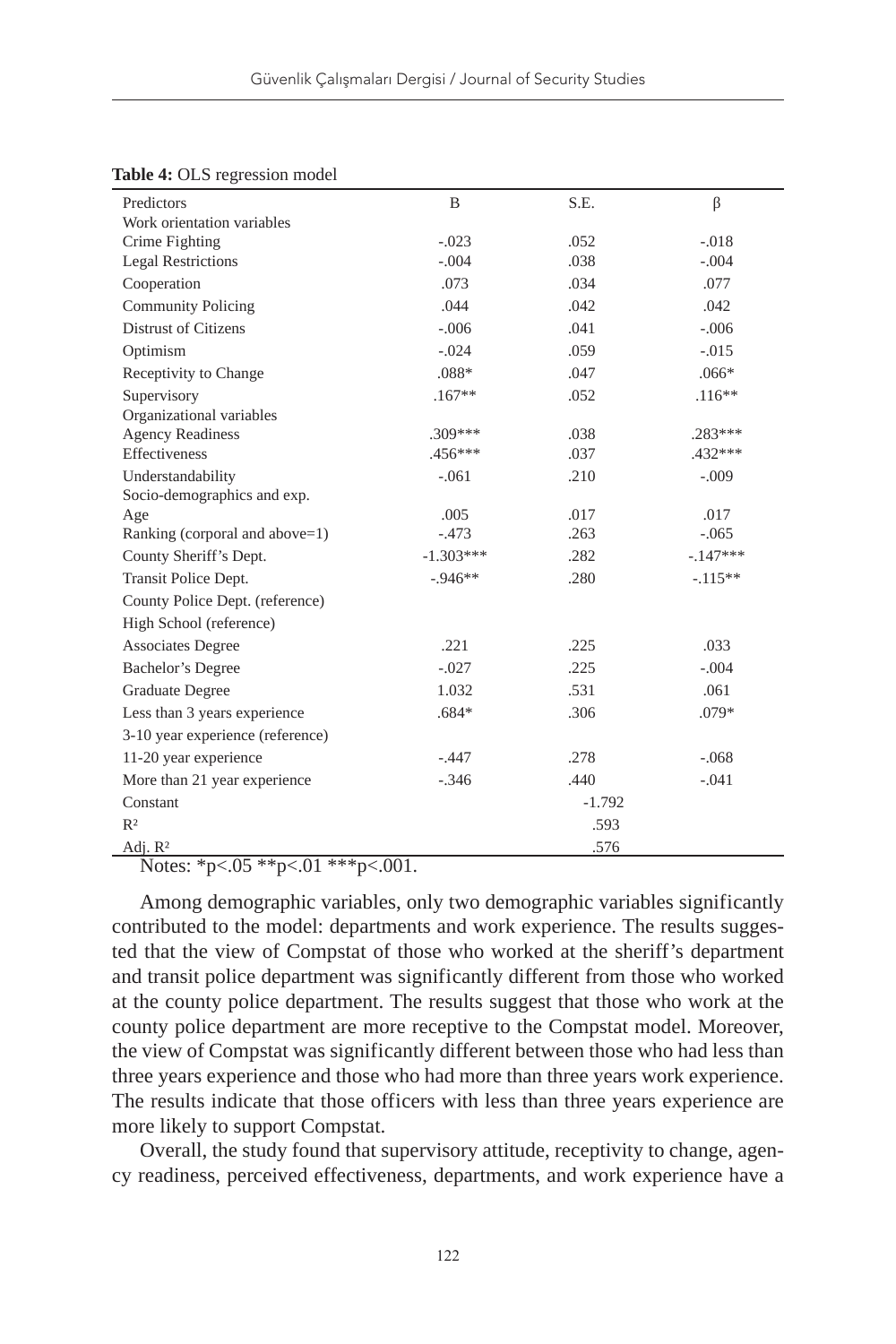significant effect on officers' attitudes toward Compstat. These variables explained much of the variance in predicting officers' supportive attitude of Compstat. The direction of influence of the two departments on attitude is negative, whereas the direction of influence of agency readiness, perceived effectiveness, receptivity to change, supervisory attitudes, and less than three years work experience on attitude is positive.

# **Main Interview Findings**

First of all, the researchers examined why and how departments adopted the Compstat approach. The top manager of the county police department stated that "they saw success in the departments that implement Compstat and they thought that it would be beneficial to the department." The top manager of the transit police department stated that they adopted Compstat to "have a defined process to address crime." The head of the sheriff's department stated that they adopted Compstat to "develop strategies to decrease crime."

The managers from each department visited at least one other department that implemented Compstat to observe the meetings and receive information from staff. After site visits, the top managers discussed the process and tailored it to their departments. The top managers stated that "Compstat is a major part of the agency's organization and operations." They also stated that they informed sworn officers about the implementation of Compstat through departmental policies. They tried to gain support of officers for implementing Compstat through communication and training. They also stated that only lieutenants, captains, and higher level officers attend meetings regularly; however, several officers from each district attend meetings as observers at the sheriff's and transit police departments.

A number of respondents said that Compstat improves communication and coordination between units. However, some respondents question the effectiveness of Compstat on communication. According to them, it does not improve communication; conversely, it creates an atmosphere which causes infighting between managers. One of the lieutenants pointed out this issue, by stating "it ends up being a blaming area."

Additionally, some officers thought Compstat creates a barrier between officers and managers, but that officers could not express their problems with this and higher managers did not share information with them, instead managers told officers where to go and what to do. One of the officers said that Compstat takes into account only the paperwork and statistics, and that this made their work more difficult. However, in contrast to officers who talk to people in their community and help them with their problems; Compstat does not take any of these activities into account. The officer felt that this did not improve communication because there was a big break in communication between officers and administrators. The officer continued stating that "they forgot what it is like to be a patrol officer.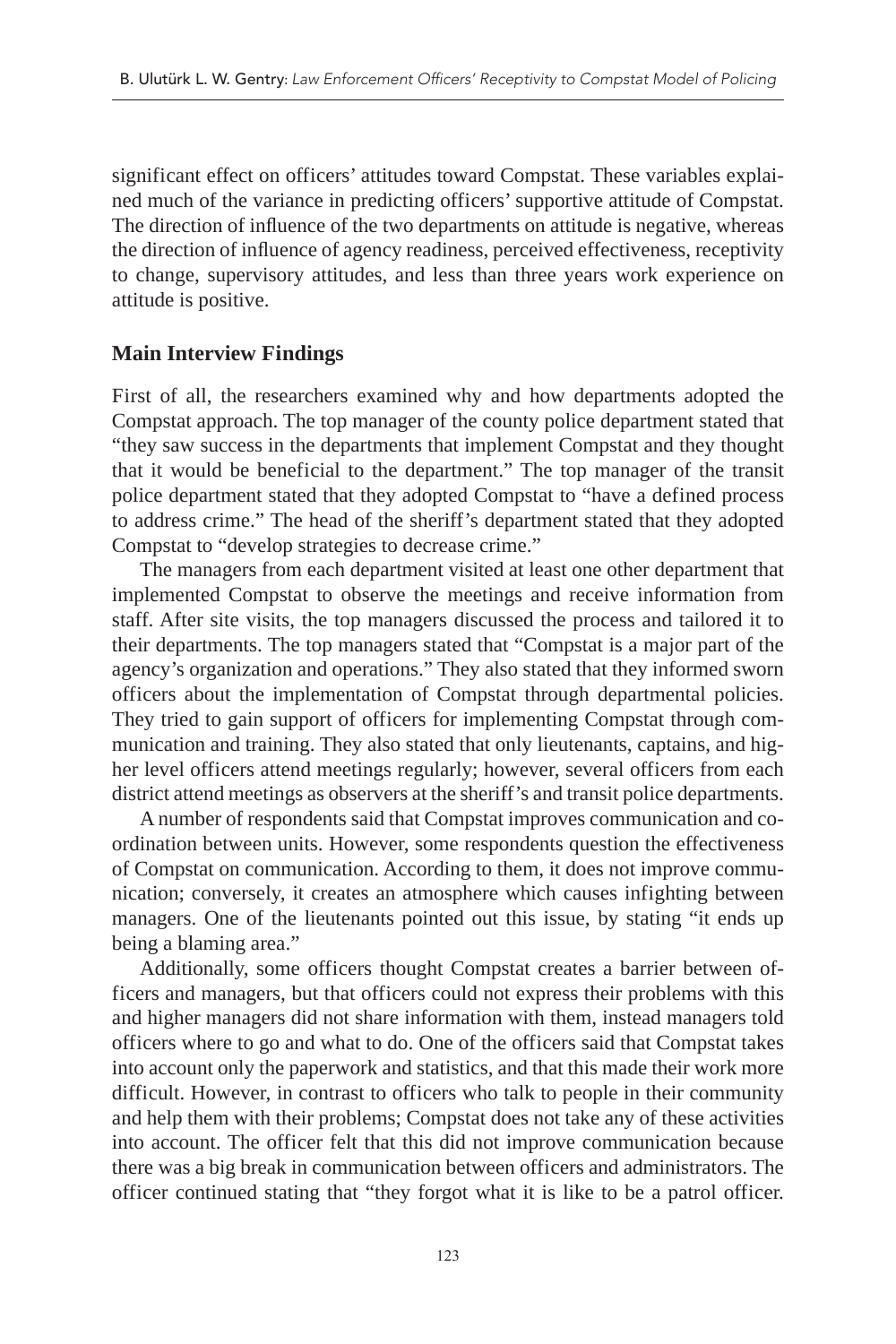Their entire structure is how I do my job is based on a piece of paper." In addition, "they (managers) do not talk to us anymore because they think they have everything, because they have Compstat reports. They think they know more. From my perspective, communication between officers and higher ranking officers is even worse now" said one of the interviewees.

Interview participants represented various hierarchical levels within selected agencies. Analyses of qualitative data indicated that top managers and crime analysts supported Compstat and they all found it effective and useful. On the other hand, other participants were ambivalent about Compstat. They neither unanimously supported nor equally opposed the implementation of Compstat. Some of the reasons for disapproving Compstat were implementation style, leadership style, and lack of training, communication, and resources.

# **Conclusion**

First of all, the research indicates that police executives adopted Compstat because of its impact on crime fighting in other departments. In this regard, Rogers' diffusion of innovations theory explains the adoption process in law enforcement agencies. This finding is consistent with those of Weisburd and colleagues (2003) who found that there was a clear indication showing the increasing number of agencies that adopted Compstat over the years. Also, in terms of relative advantage, compatibility, and complexity, officers and managers had mixed feelings about Compstat.

The researchers attempted to identify organizational and individual variables that might influence officers' attitudes because these variables can facilitate the implementation of Compstat. In this study, perceived effectiveness, agency readiness, supervisory, department, experience, and receptivity to change were found to be significant contributors in predicting officers' attitudes. Top managers of the selected agencies attempted to implement Compstat; however, the findings showed that the majority of organization members were not willing to commit to the implementation of Compstat within these agencies.

The results indicate organization members have mixed attitudes toward Compstat. Nearly half of the participants expressed negative attitudes toward Compstat. One possible explanation is that police culture has a significant effect on attitudes. Reuss-Ianni (1983) argued that street cop and management cop cultures exist in police organizations. The findings of the current study are consistent with Reuss-Ianni's study that demonstrates different types of police culture exist among organization members. It was found that street level officers and top managers have different approaches to the police role. Therefore, police administrators should be aware of the attitudes of their officers toward Compstat. They should also be aware of the police culture and other factors affecting officers' attitudes. Thus, top management can develop effective strategies to "win the he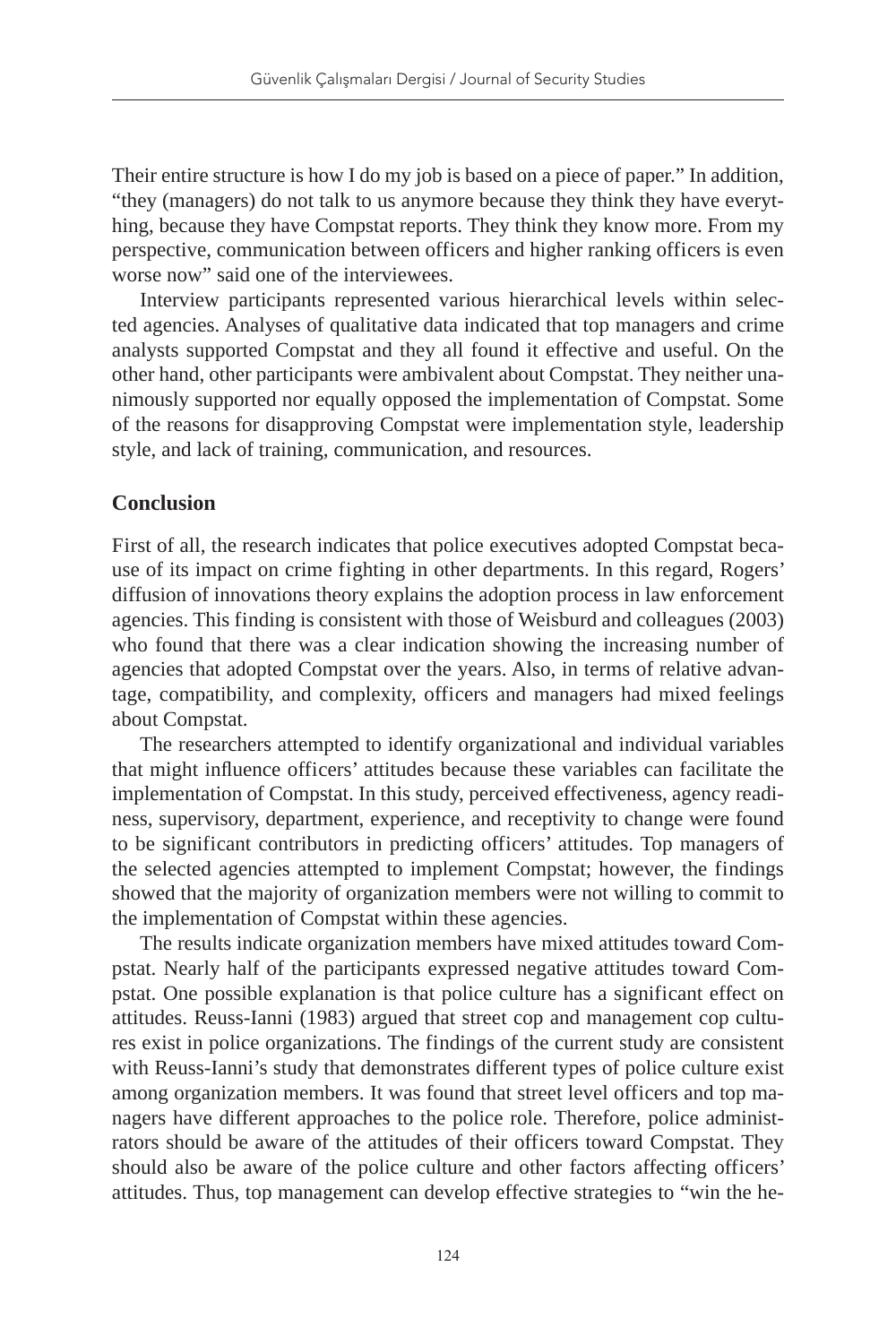arts and minds of organization members" (Lurigio & Skogan 1994, p.316) and eliminate barriers for effective implementation.

Top management should understand that their organizations, human behavior, and organization members are affected by organizational change (Hultman, 1998). According to Hultman (1998), management should interact with organization members, attempt to meet their physical and psychological needs, and find a way to motivate them. In addition to cultural variables, agency readiness, which was the second significant contributor in predicting officer attitudes, should be taken into consideration. The agency readiness variable consists of communication, training, and resources. Top managers and middle managers should use communication channels effectively to inform lower ranking officers about the policies of Compstat and receive feedback from them. In addition to middle managers, the agencies should provide training in Compstat to line supervisors and rank-and-file officers. Moreover, managers should allocate sufficient resources for Compstat efforts. Top management should show its commitment to Compstat by allocating sufficient resources. Likewise, through effective communication and training, top management can persuade organization members to support Compstat efforts and commit to organizational change.

This research had some limitations and future research should be conducted to understand law enforcement officers' attitudes and the factors affecting their attitudes. First, the study sites were selected purposefully due to proximity and accessibility. The researcher contacted law enforcement agencies and the ones which were willing to cooperate were selected. These agencies had implemented Compstat at least one year prior to the research and served diverse neighborhoods in rural and urban populations. Therefore, the research findings may not be generalized outside of these agencies. Second, convenience sampling was selected as a nonprobability sampling technique because the researchers were not able to obtain the list of officers from the agencies. Even though the researchers visited each precinct at each roll call to conduct surveys in order to minimize sampling bias and interviewed officers from various ranks, the sampling technique limits the ability to generalize the findings. Third, to make this study manageable, the researchers focused on attitudes and some of the variables measuring police culture.

More research needs to be done to examine officers' attitudes toward Compstat by using different variables because there are still gaps in current knowledge. Second, researchers should replicate this study using various types of agencies across states. Third, attitudinal similarities and differences between communities have not been empirically examined. Research needs to be conducted to compare the attitudes of police officers and community members within communities which implement Compstat and those which do not implement Compstat. Such a comparison would enable us to understand the effects of Compstat on organization members and communities. Finally, a longitudinal study needs to be done in order to examine attitudinal and cultural changes and their impact on officers.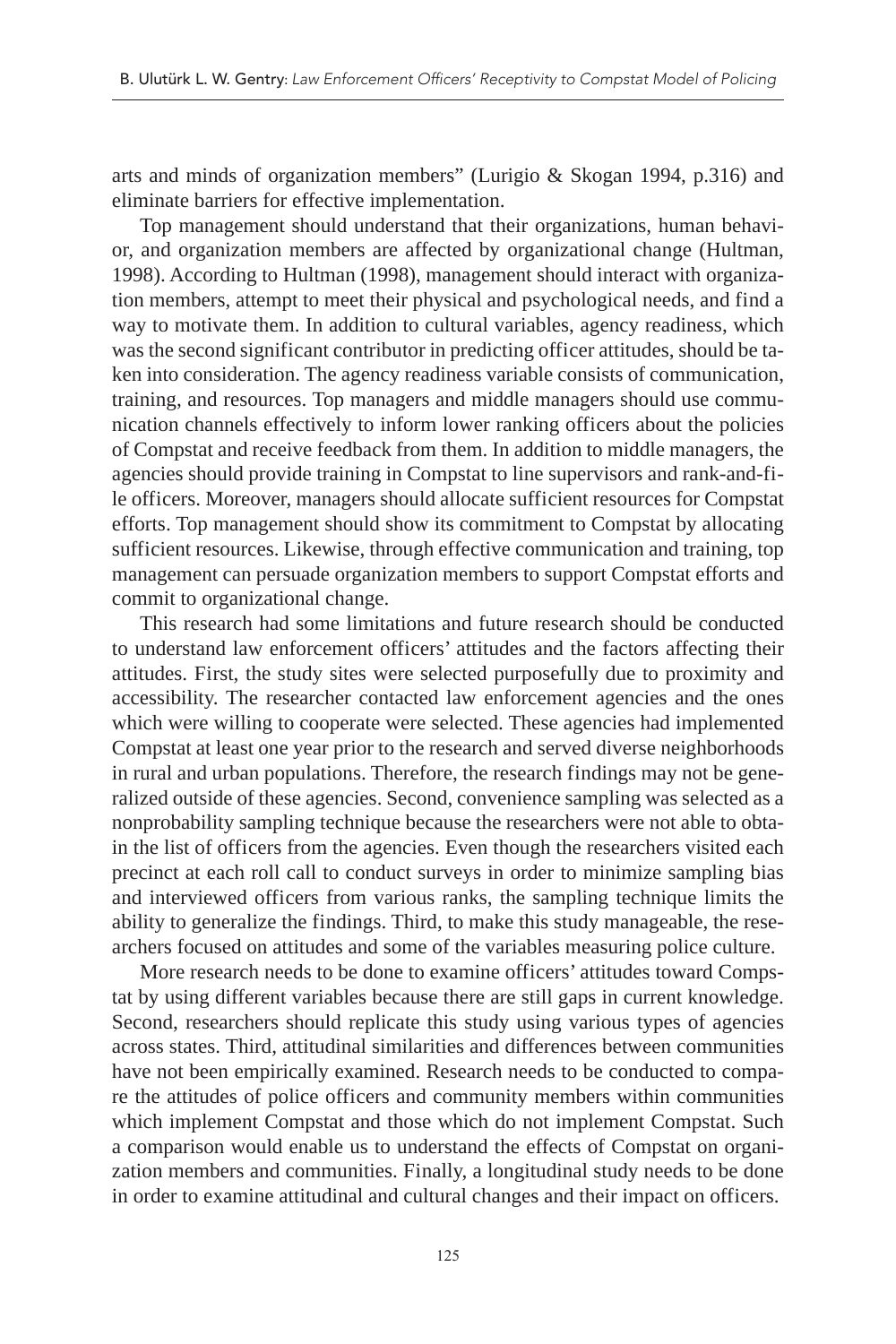### **References**

- Adams, R. E., Rohe, W. M., & Arcury, T. A. (2002). Implementing community-oriented policing: organizational change and street officer attitudes. *Crime and Delinquency*. 48, 399-430.
- Ajzen, I. (1985). From intentions to actions: a theory of planned behavior. In J. Kuhl & J. Beckman (Eds.), *Action-control: From Cognition to Behavior* (pp. 11-39). Springer, Heidelberg, Germany.
- Ajzen, I., & Cote, N. G. (2008). Attitudes and the prediction of behavior. In W. D. Crano & R. Prislin (Eds.), *Attitudes and Attitudes Change*. (pp. 289-311). New York, Taylor and Francis Group.
- Callahan, K. (2007). *Elements of Effective Governance: Measurement, Accountability, and Participation.* Boac Raton, FL: Taylor and Francis Group,.
- Carnall, C. A. (1995). *Managing Change in Organizations*. London, Prentice Hall.
- Cawsey, T., & Deszca, G. (2007). *Toolkit for Organizational Change*. Thousand Oaks, CA: Sage Publications,.
- Chilvers, M., & Weatherburn, D. (2004). The New South Wales Compstat process: its impact on crime. *Australian and New Zealand Journal of Criminology*, 37, 22-48.
- Cochran, J. K., Bromley, M. L., & Swando, M. J. (2002). Sheriff's deputies' receptivity to organizational change. *Policing: An International Journal of Policing Strategies and Management*, 25, 507-529.
- Cochran, J. K., & Bromley, M. L. (2003). The myth(?) of the police sub-culture. *Policing: An International Journal of Policing Strategies and Management*, 26, 88-117.
- Dabney, D. (2010). Observations regarding key operational realities in a Compstat model of policing. *Justice Quarterly,* 27, 28-51.
- Davis, F. D. (1989). Perceived usefulness, perceived ease of use, and user acceptance of information technology. *MIS Quarterly,* 13, 319-340.
- de Lancer Julnes, P. (2009). *Performance-Based Management Systems: Effective Implementation and Maintenance.* Boca Raton, FL: Taylor and Francis Group.
- Edosomwan, J. A. (1996). *Organizational Transformation and Process Reengineering*. Delray Beach, FL: St. Lucie Press.
- Fishbein, M., & Ajzen I. (1975). *Belief, Attitude, Intention, and Behavior: An Introduction to Theory and Research*. Reading, MA: Addison-Wesley.
- Innes, J.E. & Simpson, D.M. (1993). Implementing GIS for Planning: Lessons from the History of Technological Innovation. *Journal of American Planning Association*, 59, 230-236.
- Jang, H., Hoover, L. T., & Joo, Hee-Jong. (2010). An evaluation of Compstat's effect on crime: the Fort Worth experience. *Police Quarterly,* 13, 387-412.
- Kelling, G. L., & Sousa, W. H. (2001). *Do police matter? an analysis of the impact of New York City's police reform. Civic Report 22.* New York: Manhattan Institute for Policy Research.
- Kezar, A. J. (2001). *Understanding and Facilitating Organizational Change in the 21st Century: Recent Research and Conceptualizations*. Washington, DC:.ASHE-ERIC Higher Education Reports.
- Lurigio, A. J., & Skogan, W. G. (1998). Community policing in Chicago: bringing officers on board. Police Quarterly, l, 1-25.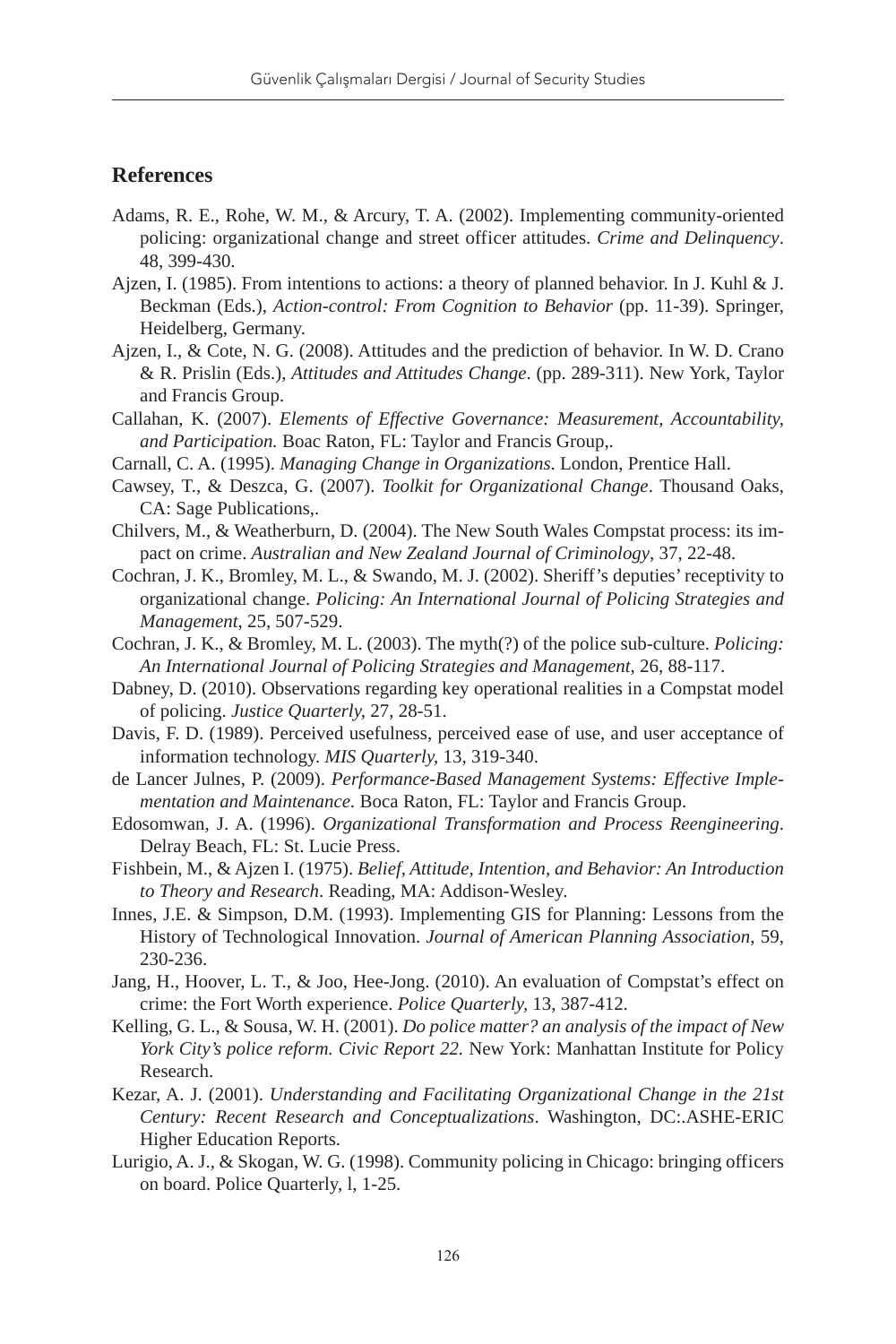- Martin, T. N., & Huq, Z. (2007). Realigning top management's strategic change actions for ERP implementation: how specializing on just cultural and environmental contextual factors could improve success. *Journal of Change Management*, 7, 121-142.
- Mazerolle, L., Rombouts, S., & McBroom, J. (2007). The impact of Compstat on reported crime in Queensland. *Policing: An International Journal of Police Strategies and Management*, 30, 237-256.
- Mazerolle, L., Rombouts, S., & McBroom, J. (2011). Compstat in Australia: an analysis of the spatial and temporal impact. *Journal of Criminal Justice*, 39, 128-136.
- McDonald, P. P. (2002). *Managing Police Operations: Implementing the New York Crime Control Model-Compstat*. Stamford, CT: Wadsworth.
- Moon, B. (2006). The influence of organizational socialization on police officers' acceptance of community policing. *Policing: An International Journal of Police Strategies and Management,* 29, 704-722.
- Moore, M. H., & Braga, A. A. (2003). Measuring and improving police performance: the lessons of Compstat and its progeny. *Policing: An International Journal of Police Strategies and Management,* 26, 439-453.
- O'Connell, P. E., & Straub, F. (2007). *Performance-Based Management for Police Organizations*. Long Grove, IL: Waveland Press.
- Paoline, E. A., Myers, S. M.; & Worden, R. E. (2000). Police culture, individualism, and community policing: evidence from two police departments. *Justice Quarterly,* 17, 575-605.
- Paoline, E. A. (2001). *Rethinking Police Culture: Officers' Occupational Attitudes*. New York: LFB Scholarly Publishing LLC.
- Paoline, E. A. (2004). Shedding light on police culture: an examination of officers' occupational attitudes. *Police Quarterly*, 7, 205-236.
- Rad, A. M. M. (2006). The impact of organizational culture on the successful implementation of Total Quality Management. *The TQM Magazine,* 18, 606-625.
- Rashid, M. Z. A., Sambasivan, M., & Rahman, A. A. (2004). The influence of organizational culture on attitudes toward organizational change. *The Leadership and Organization Development Journal*, 25, 161-179.
- Rogers, E M. (2003). *Diffusion of Innovations*. (5<sup>th</sup> ed.) New York, NY: Free Press.
- Schein, E. H. (2010). *Organizational Culture and Leadership*. San Francisco, CA: Jossey-Bass.
- Silverman, E. B. (1999). *NYPD Battles Crime: Innovative Strategies in Policing*. Boston, MA: Northeastern University Press.
- Sparrow, M. K., Moore, M. H., & Kennedy, D. M. (1990). *Beyond 911: A New Era for Policing.* New York: Basic Books.
- Spector, B. (2007). *Implementing Organizational Change: Theory and Practice*. Pearson, NJ: Prentice Hall.
- Vito, G., Walsh, F., & Kunselman, J. (2005). Compstat: the manager's perspective. *International Journal of Police Science and Management,* 7, 187-196.
- Walsh, W. F. (2001). Compstat: an analysis of an emerging police managerial paradigm. *Policing: An International Journal of Police Strategies and Management*, 24, 347- 362.
- Walsh, W.F., & Vito, G. F. (2004). The meaning of Compstat: analysis and response. *Journal of Contemporary Criminal Justice*, 20, 51-69.